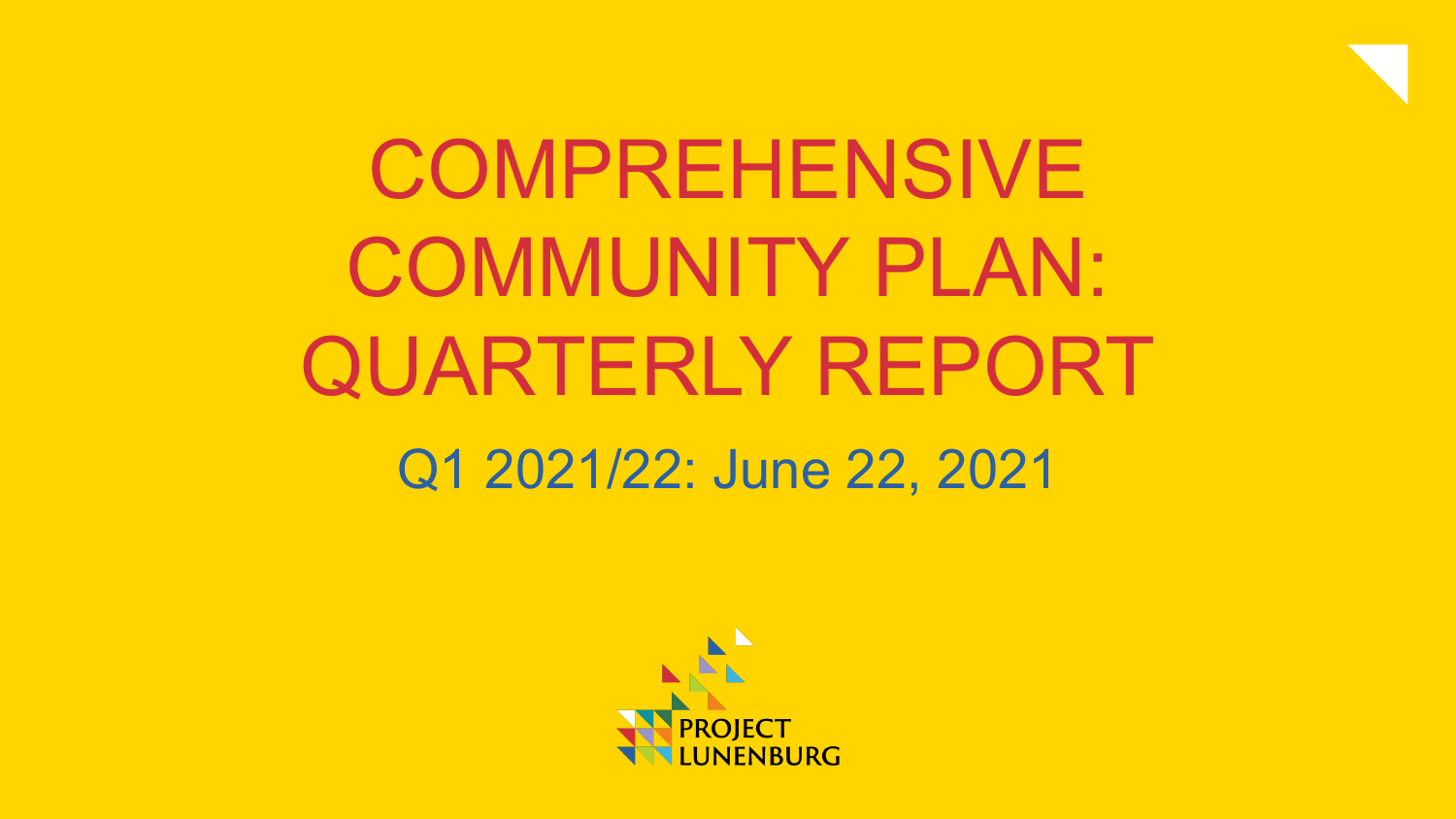## PROJECT LUNENBURG – HIGH-LEVEL STATUS

uture, Together.

- Planning documents: Municipal Planning Strategy (MPS), Land Use Bylaw (LUB), and Subdivision Bylaw
	- ► 1<sup>st</sup> Draft release: May 7, 2021
	- ► Public Presentation: May 13, 2021
	- ► Public Information Meetings: May 26 and June 2, 2021
	- 2<sup>nd</sup> Draft release: June 2, 2021
	- First Reading at Council: June 22, 2021 (projected)
- ► Heritage documents: Heritage Conservation District (HCD) Plan & Bylaw
	- Drafting scheduled to begin in September
- ► Town Budget 2021/22
	- Passed on May 25, 2021; enables some CCP Action Item projects
- ► Annual Work Plan 2021/22: Passed on June 8, 2021
- ► Quarterly Reports to date: Q4 2020/21 March 23, 2021

**PROJECT** LUNENBURG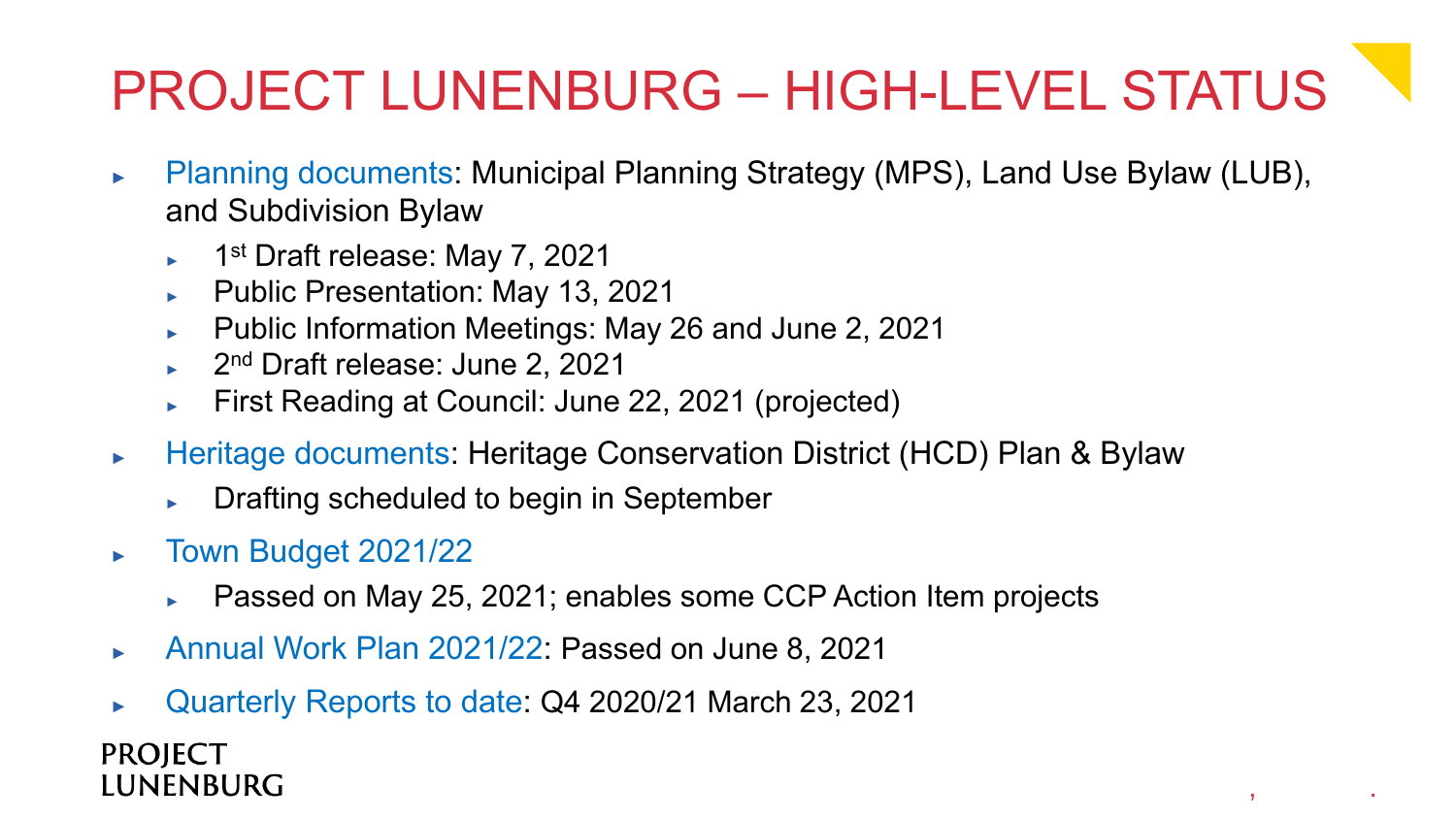### 10 STRATEGIC DIRECTIONS – STATUS

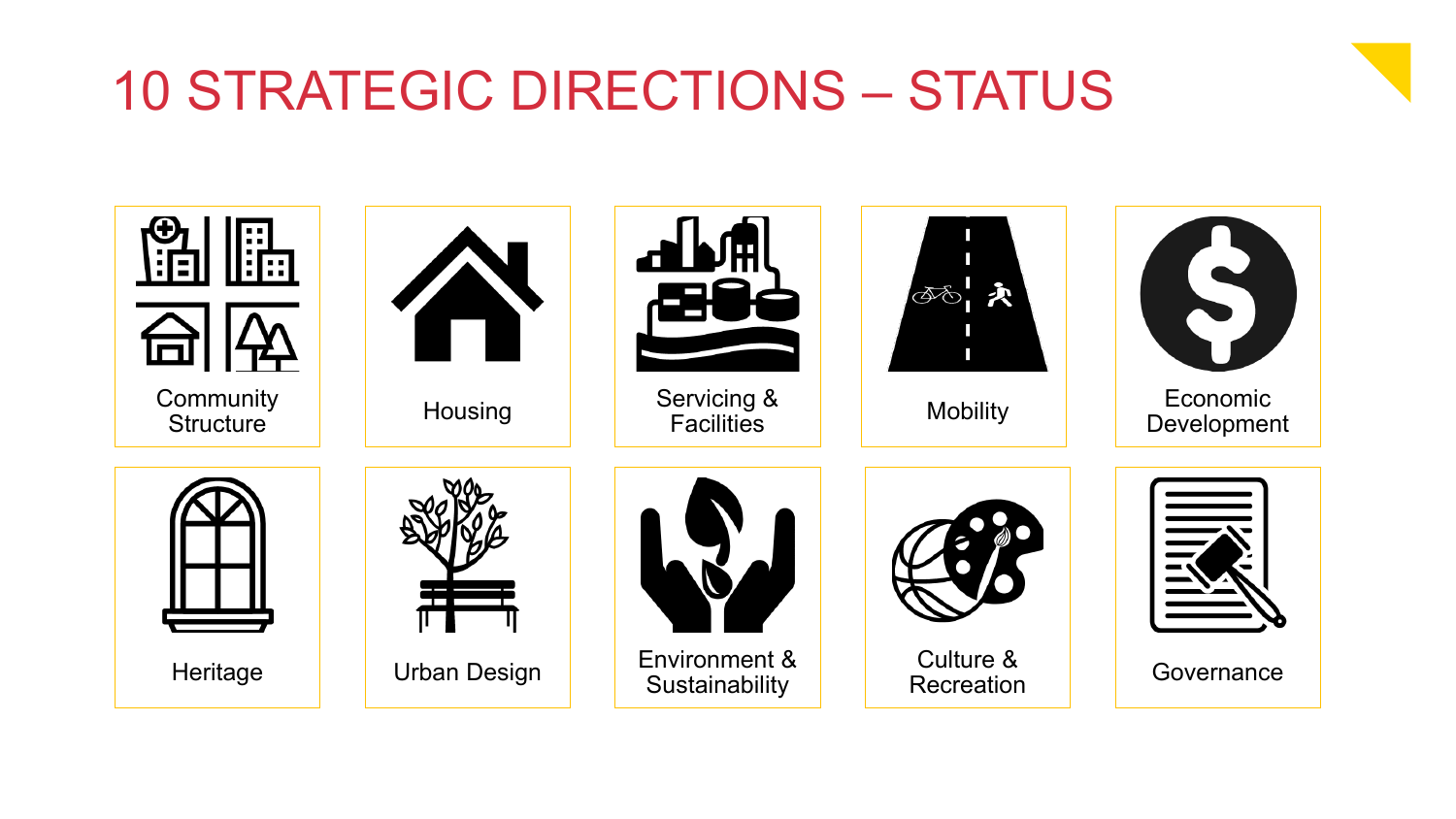#### **COMPREHENSIVE COMMUNITY PLAN (CCP) | 5-YEAR PLAN**

35 CCP ACTION ITEMS - Summary of Work Plans

Estimated Time Line \*\* Q2 21/22: June 2021

|                         | <b>Activity</b>                                                                                                                                       |                 | <b>Lst</b><br><b>Lst</b><br>Finish<br><b>Start</b> |               | Lead<br><b>Staff</b>            | 2021 |  |  | 2022 |  |  | 2023 |  |  |  | 2024 |  |  |  | 2025 |  |  |  |  |  |  |  |  |
|-------------------------|-------------------------------------------------------------------------------------------------------------------------------------------------------|-----------------|----------------------------------------------------|---------------|---------------------------------|------|--|--|------|--|--|------|--|--|--|------|--|--|--|------|--|--|--|--|--|--|--|--|
|                         | 35 Action Items for 5-Year Plan'                                                                                                                      |                 |                                                    |               |                                 |      |  |  |      |  |  |      |  |  |  |      |  |  |  |      |  |  |  |  |  |  |  |  |
| $\overline{1}$          | SERMCING & FACILITIES: Upgrades to wastewater collection & discharge                                                                                  | 2019            | 2025                                               | PW            | Town Eng                        |      |  |  |      |  |  |      |  |  |  |      |  |  |  |      |  |  |  |  |  |  |  |  |
| $\overline{c}$          | SER VICING & FACILITIES: Upgrades to Wastewater Treatment Plant                                                                                       | 2021            | 2025                                               | PW            | Town Eng                        |      |  |  |      |  |  |      |  |  |  |      |  |  |  |      |  |  |  |  |  |  |  |  |
| $\overline{\mathbf{3}}$ | 3OVERNANCE: Reform municipal committees to build a culture of inclusion                                                                               | 2021            | 2022                                               | D/Htg/Re      | Asst Clerk                      |      |  |  |      |  |  |      |  |  |  |      |  |  |  |      |  |  |  |  |  |  |  |  |
| $\overline{4}$          | ECONOMIC DEVT: Enhance relations with surrounding municipalities                                                                                      | <b>Underwar</b> | Ongoing                                            | cs.           | CAO/As                          |      |  |  |      |  |  |      |  |  |  |      |  |  |  |      |  |  |  |  |  |  |  |  |
| $\overline{5}$          | ENVIRON & SUSTAIN: Partnerships to encourage energy efficiency retrofits                                                                              | 2021            | 2022                                               | CS/EU         | Finance Di                      |      |  |  |      |  |  |      |  |  |  |      |  |  |  |      |  |  |  |  |  |  |  |  |
|                         | SERVICING & FACILITIES: Plan for long-term of all municipal facilities                                                                                | 2021            | 2023                                               | <b>EU PW</b>  | Town Eng/<br>Facilities         |      |  |  |      |  |  |      |  |  |  |      |  |  |  |      |  |  |  |  |  |  |  |  |
| $\overline{7}$          | GOVERNANCE: Deepen work with region re provision of shared services                                                                                   | Underwar        | Ongoing                                            | CS.           | CAO                             |      |  |  |      |  |  |      |  |  |  |      |  |  |  |      |  |  |  |  |  |  |  |  |
|                         | COMMUNITY STRUCTURE: Study and planning for sustainable energy district                                                                               | 2021            | TBD                                                | <b>EU /PW</b> | Finance Did<br>Town Eng         |      |  |  |      |  |  |      |  |  |  |      |  |  |  |      |  |  |  |  |  |  |  |  |
|                         | GOVERNANCE: Expand communications to incl. a public participation strategy                                                                            | 2021            | $2022 +$                                           | cs            | Asst Clerk                      |      |  |  |      |  |  |      |  |  |  |      |  |  |  |      |  |  |  |  |  |  |  |  |
| 10                      | COMMUNITY STRUCTURE: Site planning for Blockhouse Hill                                                                                                | 2021            | 2024                                               | LBOT/PD       | Planner                         |      |  |  |      |  |  |      |  |  |  |      |  |  |  |      |  |  |  |  |  |  |  |  |
| 11                      | CULTURE & REC: Foster inclusivity in programming and leadership                                                                                       | 2021            | $2022 -$                                           | CS/Htg/R      | Recreation                      |      |  |  |      |  |  |      |  |  |  |      |  |  |  |      |  |  |  |  |  |  |  |  |
| 12                      | CULTURE & REC: Build relations with Town and Mi'kmaq/Black residents & orgs                                                                           | <b>Underwa</b>  | Ongoing                                            | CS/Htg/R      | Asst Clerk                      |      |  |  |      |  |  |      |  |  |  |      |  |  |  |      |  |  |  |  |  |  |  |  |
| 13                      | HOUSING: Feasibility study of mechanisms to encourage long-term residency                                                                             | 2022            | TBD                                                | PD.           | Planner                         |      |  |  |      |  |  |      |  |  |  |      |  |  |  |      |  |  |  |  |  |  |  |  |
|                         | 14 GOVERNANCE: Organizational review to identify changes req. to implement CCP                                                                        | 2021            | 2022                                               | C AO          | CAO                             |      |  |  |      |  |  |      |  |  |  |      |  |  |  |      |  |  |  |  |  |  |  |  |
|                         | 15 ENVIRON & SUSTAIN: Facilitate community learning/dialogue re sea level rise                                                                        | 2023            | $2024 +$                                           | PD            | Planner                         |      |  |  |      |  |  |      |  |  |  |      |  |  |  |      |  |  |  |  |  |  |  |  |
|                         | 16 URBAN DESIGN: Policies/actions to improve accessibility throughout town (2022)                                                                     | 2021            | 2022                                               | Htg/PD        | Heritage Mg                     |      |  |  |      |  |  |      |  |  |  |      |  |  |  |      |  |  |  |  |  |  |  |  |
|                         | 17 HOUSING: Regulate short-term rentals                                                                                                               | Underwa         | Ongoing                                            | PD.           | Planner                         |      |  |  |      |  |  |      |  |  |  |      |  |  |  |      |  |  |  |  |  |  |  |  |
|                         | 18 CULTURE & REC: Create a special committee to promote anti-racism                                                                                   | 2021            | $2022 +$                                           | CR Htg/Re     | Asst Clerk                      |      |  |  |      |  |  |      |  |  |  |      |  |  |  |      |  |  |  |  |  |  |  |  |
|                         | 19 URBAN DESIGN: Activate streetscapes through design and programming                                                                                 | 2021            | $2022 +$                                           | PD /PW        | Planner/<br>Town Eng            |      |  |  |      |  |  |      |  |  |  |      |  |  |  |      |  |  |  |  |  |  |  |  |
|                         | 20 HOUSING: Foster relations with housing stakeholders re collaboration/data sharing                                                                  | 2021            | Ongoing                                            | PD            | Planner                         |      |  |  |      |  |  |      |  |  |  |      |  |  |  |      |  |  |  |  |  |  |  |  |
|                         | 21 ENVIRON & SUSTAIN: Regulate buildings near shoreline re sea level rise                                                                             | Underwa         | TBD                                                | PD            | Planner                         |      |  |  |      |  |  |      |  |  |  |      |  |  |  |      |  |  |  |  |  |  |  |  |
|                         | 22 HERITAGE: Encourage accessibility and provide heritage design guidance                                                                             | Underway        | 2023                                               | Htg           | Heritage Mg                     |      |  |  |      |  |  |      |  |  |  |      |  |  |  |      |  |  |  |  |  |  |  |  |
|                         | 23 ECONOMIC DEVT: Establish a staff position to support economic dev't initiatives                                                                    | 2021            | Ongoing                                            | cs.           | CAO                             |      |  |  |      |  |  |      |  |  |  |      |  |  |  |      |  |  |  |  |  |  |  |  |
|                         | 24 CULTURE & REC: Partnerships/opportunities to increase waterfront access                                                                            | 2021            | TBD                                                | <b>D</b> PWR  | Recreation                      |      |  |  |      |  |  |      |  |  |  |      |  |  |  |      |  |  |  |  |  |  |  |  |
|                         | 25 HOUSING: Study/policy/actions toward alternative housing models                                                                                    | 2021            | 2022                                               | PD            | Planner                         |      |  |  |      |  |  |      |  |  |  |      |  |  |  |      |  |  |  |  |  |  |  |  |
|                         | 26 ECONOMIC DEVT: Create an inventory of economic information                                                                                         | 2024            | Ongoing                                            | PD            | Planner                         |      |  |  |      |  |  |      |  |  |  |      |  |  |  |      |  |  |  |  |  |  |  |  |
|                         | 27 ENVIRON & SUSTAIN: Policies for wind and solar energy at multiple scales                                                                           | 2021'           | 2022                                               | CS/EU/PV      | lanner/Finar<br>Dir/Town Er     |      |  |  |      |  |  |      |  |  |  |      |  |  |  |      |  |  |  |  |  |  |  |  |
|                         | 28 URBAN DESIGN: Policies/programs for street trees and urban forest                                                                                  | 2022            | Ongoing                                            | PW            | Town Eng                        |      |  |  |      |  |  |      |  |  |  |      |  |  |  |      |  |  |  |  |  |  |  |  |
|                         | 29 MOBILITY: Newvisitor, employee, and bus parking areas outside Old Town                                                                             | 2022            | TBD                                                | PW/PD         | Planner/<br>Town Eng            |      |  |  |      |  |  |      |  |  |  |      |  |  |  |      |  |  |  |  |  |  |  |  |
|                         | 30 MOBILITY: Improve connectivity between Old/New Town for all modes of transport                                                                     | 2021            | 2023                                               | PW/Rec        | ecreation D<br>Town Eng         |      |  |  |      |  |  |      |  |  |  |      |  |  |  |      |  |  |  |  |  |  |  |  |
|                         | 31 HERITAGE: Accommodate newadditions to heritage structures such as solar panels                                                                     | Underway        | 2023                                               | Htg/PD        | Heritage Mgr                    |      |  |  |      |  |  |      |  |  |  |      |  |  |  |      |  |  |  |  |  |  |  |  |
|                         | 32 CULTURE & REC: Assess arts/recreation facility needs and develop plan                                                                              | 2021            | 2025                                               | PDRec         | Recreation D<br>Facilities Supe |      |  |  |      |  |  |      |  |  |  |      |  |  |  |      |  |  |  |  |  |  |  |  |
|                         | 33 HOUSING: Monitor and analyze housing demand, demographics, dev't trends                                                                            | 2021            | Ongoing                                            | PD            | Planner                         |      |  |  |      |  |  |      |  |  |  |      |  |  |  |      |  |  |  |  |  |  |  |  |
|                         | 34 GOVERNANCE: Identify performance indicators to annually evaluate activities                                                                        | 2021            | Ongoing                                            | All Depts     | Asst Clerk/<br>Planner          |      |  |  |      |  |  |      |  |  |  |      |  |  |  |      |  |  |  |  |  |  |  |  |
| $35\,$                  | HERITAGE: Ensure infiltheware visually compatible/distinguishable from historic                                                                       | Underway        | 2022                                               | Htg           | Heritage Mgr                    |      |  |  |      |  |  |      |  |  |  |      |  |  |  |      |  |  |  |  |  |  |  |  |
|                         | ESTIMATED TIMELINE DEPENDENT ON RESOURCE AVAILABILITY. Subject to change due to<br>ourcing and as interconnected actions develop over the five years. |                 |                                                    |               |                                 |      |  |  |      |  |  |      |  |  |  |      |  |  |  |      |  |  |  |  |  |  |  |  |

= in process, but will require funding<br>or other resources to complete;<br>shades indicate phases

= start up dependant on funding,<br>legislative or other resources; shades<br>indicate phases

overlapping phases

⋿

As of June

16, 2021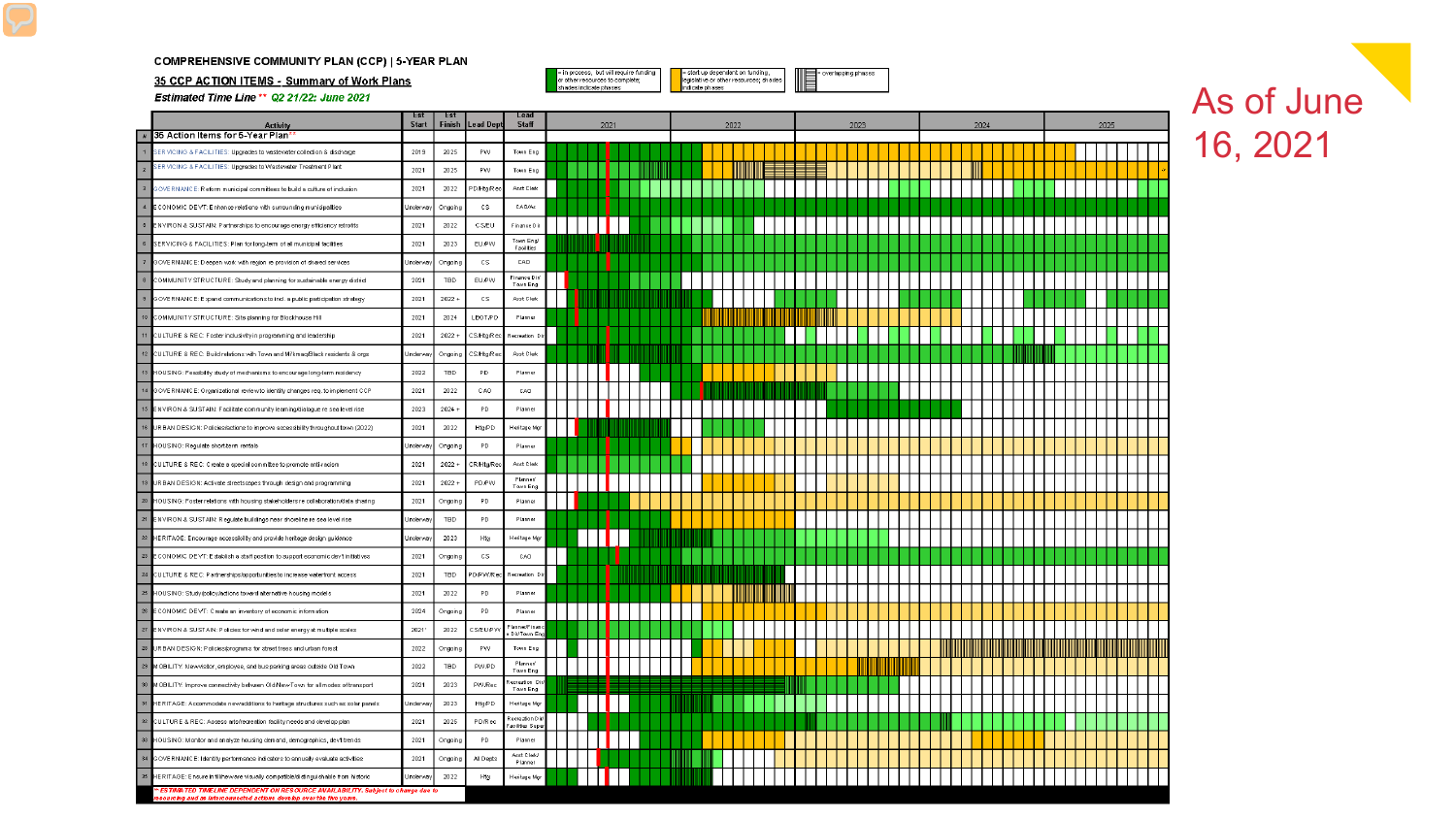



| $\blacksquare$<br><b>Community</b><br><b>Structure</b> | <b>Action 8</b>  | Study and planning for a sustainable energy district<br>Solar Assessment Study approved in the 2021/22 Town Budget - Finance<br>Director and Facilities Superintendent are collaborating on project<br>targeted for completion March 2022<br>Report regarding additional considerations being prepared by Facilities<br><b>Superintendent for an upcoming Council meeting</b><br>Funding: possible FCM green funding application |
|--------------------------------------------------------|------------------|----------------------------------------------------------------------------------------------------------------------------------------------------------------------------------------------------------------------------------------------------------------------------------------------------------------------------------------------------------------------------------------------------------------------------------|
|                                                        | <b>Action 10</b> | <b>Site planning for Blockhouse Hill</b><br>Comprehensive zoning is part of the new Draft Planning documents<br>(MPS, LUB, Subdivision) currently under review<br>Development plan initiation for the site is now getting started<br>Funding: 2021/22 Town Budget approved additional for preliminary phase                                                                                                                      |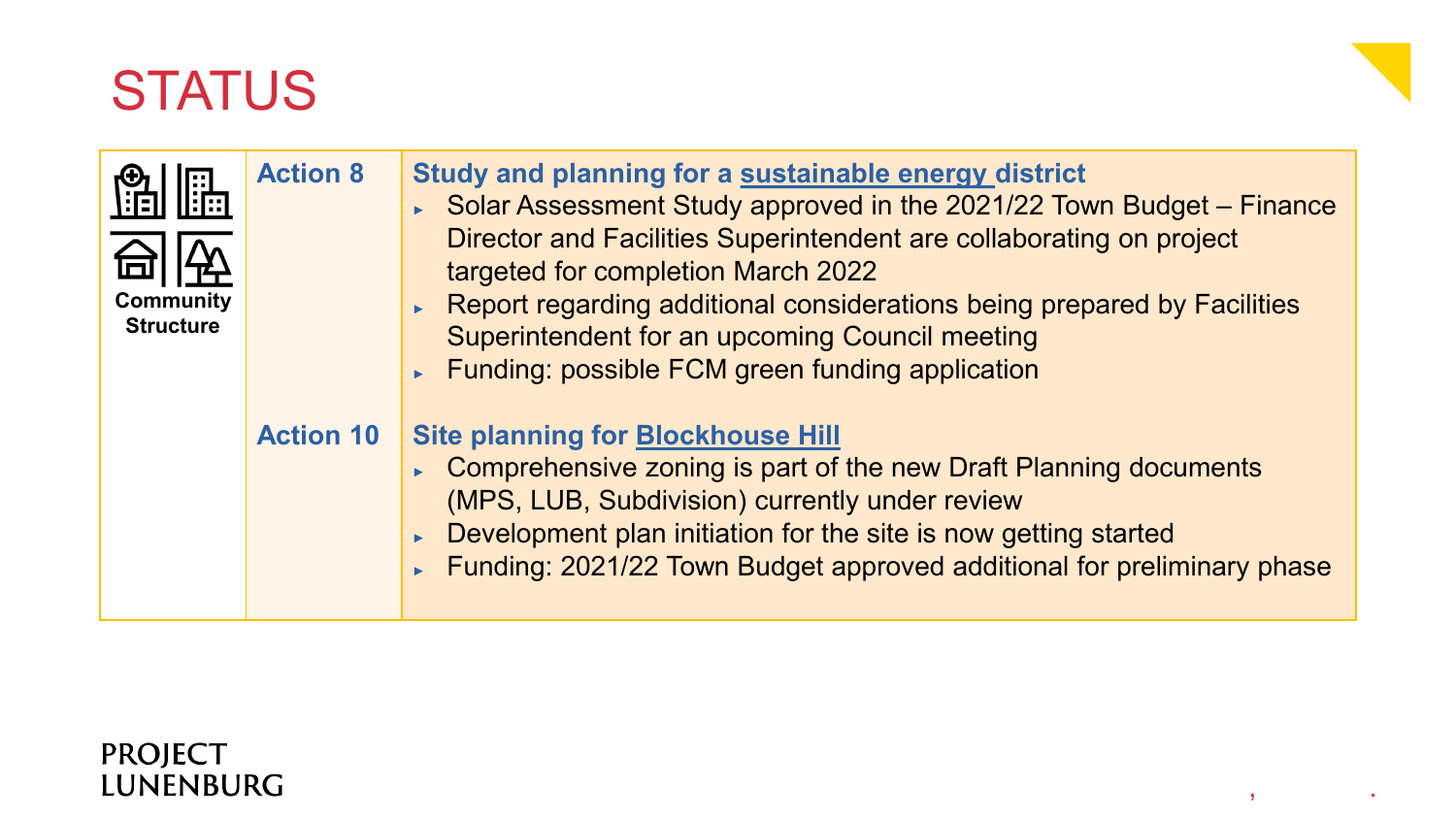| <b>Housing</b> | <b>Action 13</b> | <b>Feasibility study of mechanisms to encourage long-term residency</b><br>Sultimer Issues: non-resident buyer tax, empty home tax require enabling<br>legislation - long-term initiative<br>Scheduled to begin work in 2022/23                                                                                                                                                                                                                                                 |
|----------------|------------------|---------------------------------------------------------------------------------------------------------------------------------------------------------------------------------------------------------------------------------------------------------------------------------------------------------------------------------------------------------------------------------------------------------------------------------------------------------------------------------|
|                | <b>Action 17</b> | <b>Regulate short-term rentals</b><br>► Policies and regulations are included in MPS/LUB currently under review                                                                                                                                                                                                                                                                                                                                                                 |
|                | <b>Action 20</b> | Relationships with housing stakeholders to foster collaboration and<br>data sharing<br>► Nova Scotia Affordable Housing Commission report released May 31 –<br>Lunenburg participated in public consultation and focus groups<br><b>Presentation by Western Regional Housing Authority to be scheduled for</b><br><b>Committee of the Whole</b><br>Stakeholder informal consultation planned for the summer $-$ Housing NS,<br>South Shore Housing Action Coalition, and others |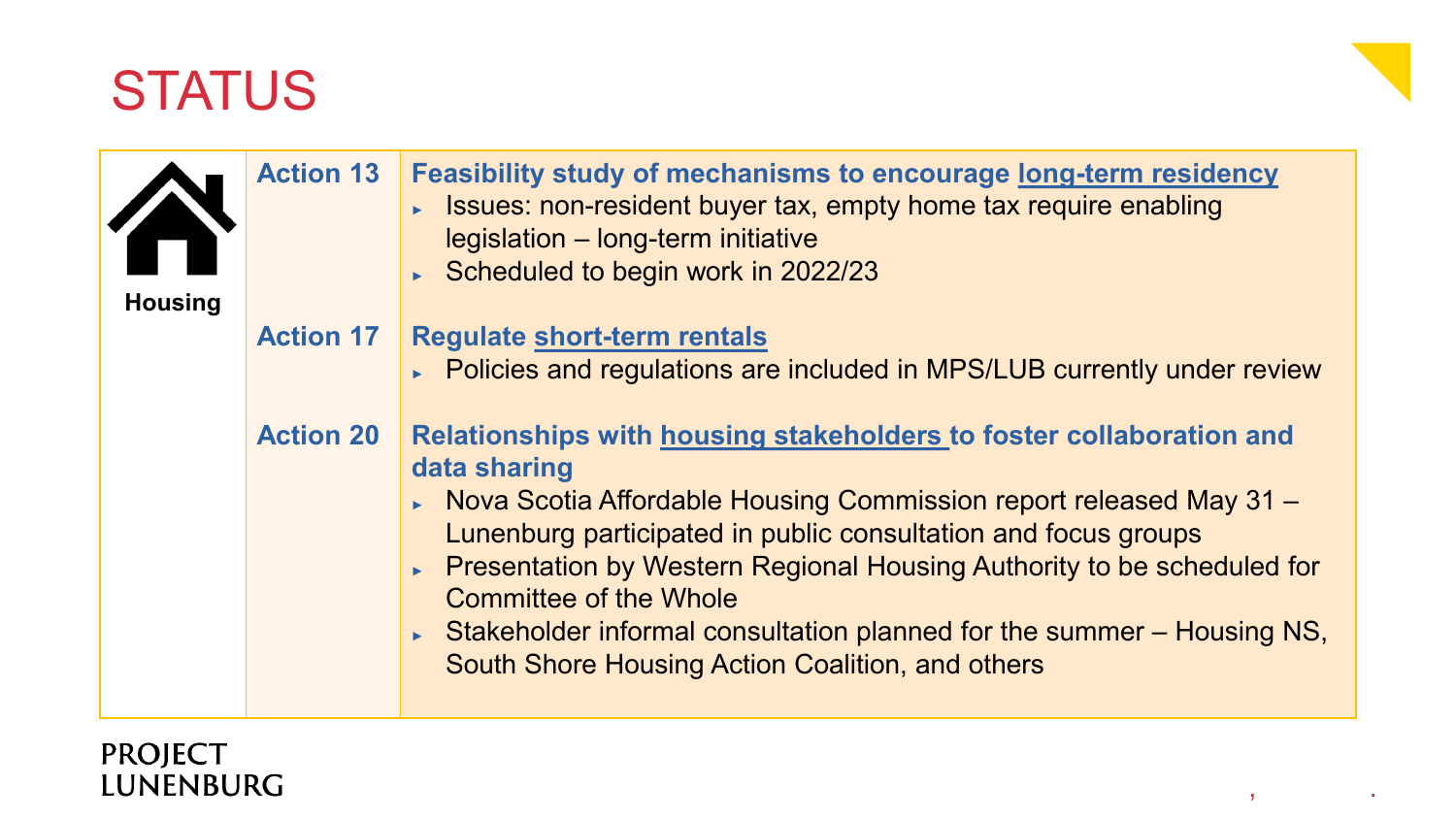| <b>Housing</b> | <b>Action 25</b> | Study, policy, and other actions toward alternative housing models<br>Alternative housing models are enabled through Planning documents<br>currently under review<br>• "Plan B" Housing Society Joint Task Force Proposal – Committee of the<br>Whole recommendation to submit members to PAC and HAC<br>Educational materials - joint workshop proposed for spring 2022                                                                                                                                                                                                                                                   |
|----------------|------------------|----------------------------------------------------------------------------------------------------------------------------------------------------------------------------------------------------------------------------------------------------------------------------------------------------------------------------------------------------------------------------------------------------------------------------------------------------------------------------------------------------------------------------------------------------------------------------------------------------------------------------|
|                | <b>Action 33</b> | Monitor and analyze housing demand and supply, demographic<br>indications, and relevant development trends<br>► National census taking place now – results will be released in 2022<br>► Nova Scotia Affordable Housing Commission report released May 31 –<br>Lunenburg participated in public consultation and focus groups<br><b>Presentation by Western Regional Housing Authority to be scheduled</b><br>Funding: 2021/22 Town Budget approved Economic Development<br>Manager and Planning Technician positions budgeted and advertised for;<br>these provide capacity to help facilitate future housing information |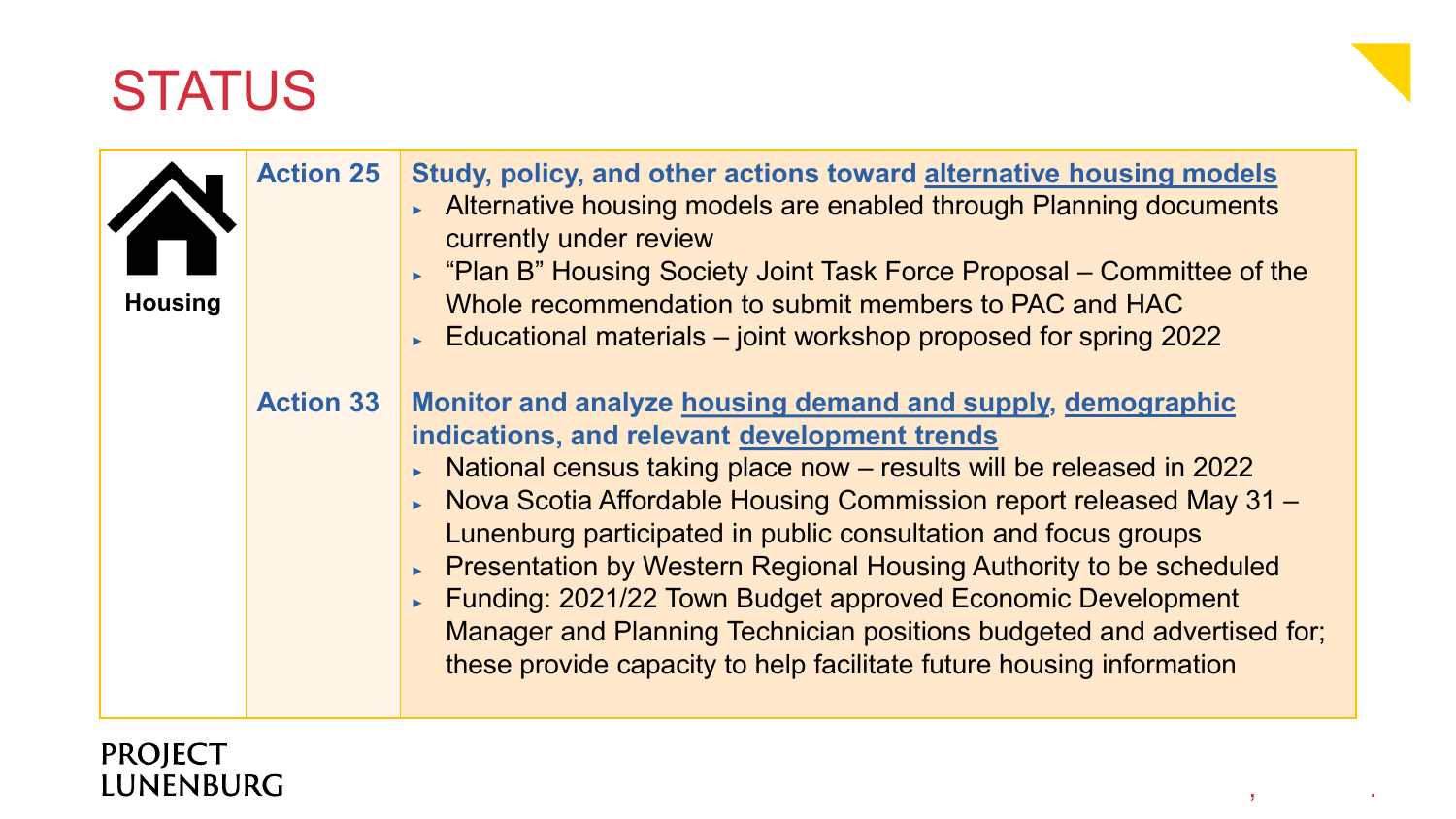



| <b>Servicing &amp;</b><br><b>Facilities</b> | <b>Action 1</b> | Upgrades to the wastewater collection and discharge system<br>► Capital projects approved in 2021/22 Town Budget include lift station and<br>catch basin work - enhanced preventative maintenance program<br>GIS system development in progress<br>Dalhousie polymer study first stage completed; second stage enhanced<br>testing in progress<br>Funding: 2021/22 Town Budget approved for this project                                                                                                      |
|---------------------------------------------|-----------------|---------------------------------------------------------------------------------------------------------------------------------------------------------------------------------------------------------------------------------------------------------------------------------------------------------------------------------------------------------------------------------------------------------------------------------------------------------------------------------------------------------------|
|                                             | <b>Action 2</b> | Upgrades to the wastewater treatment plant<br>The Wastewater Plant and Outfall Pre-design report July 2021, including<br>treatment process upgrade components of the project<br>► CBCL interim report 1 to Council on Building Condition: April 27; final<br>report received on June 1 to be presented to Council<br><b>CBCL interim report 2 to Council on Outfall and Upgrades: May 25</b><br>► Work continuing on the near-term and long-term scopes of work<br>Funding: PCAP received for pre-design work |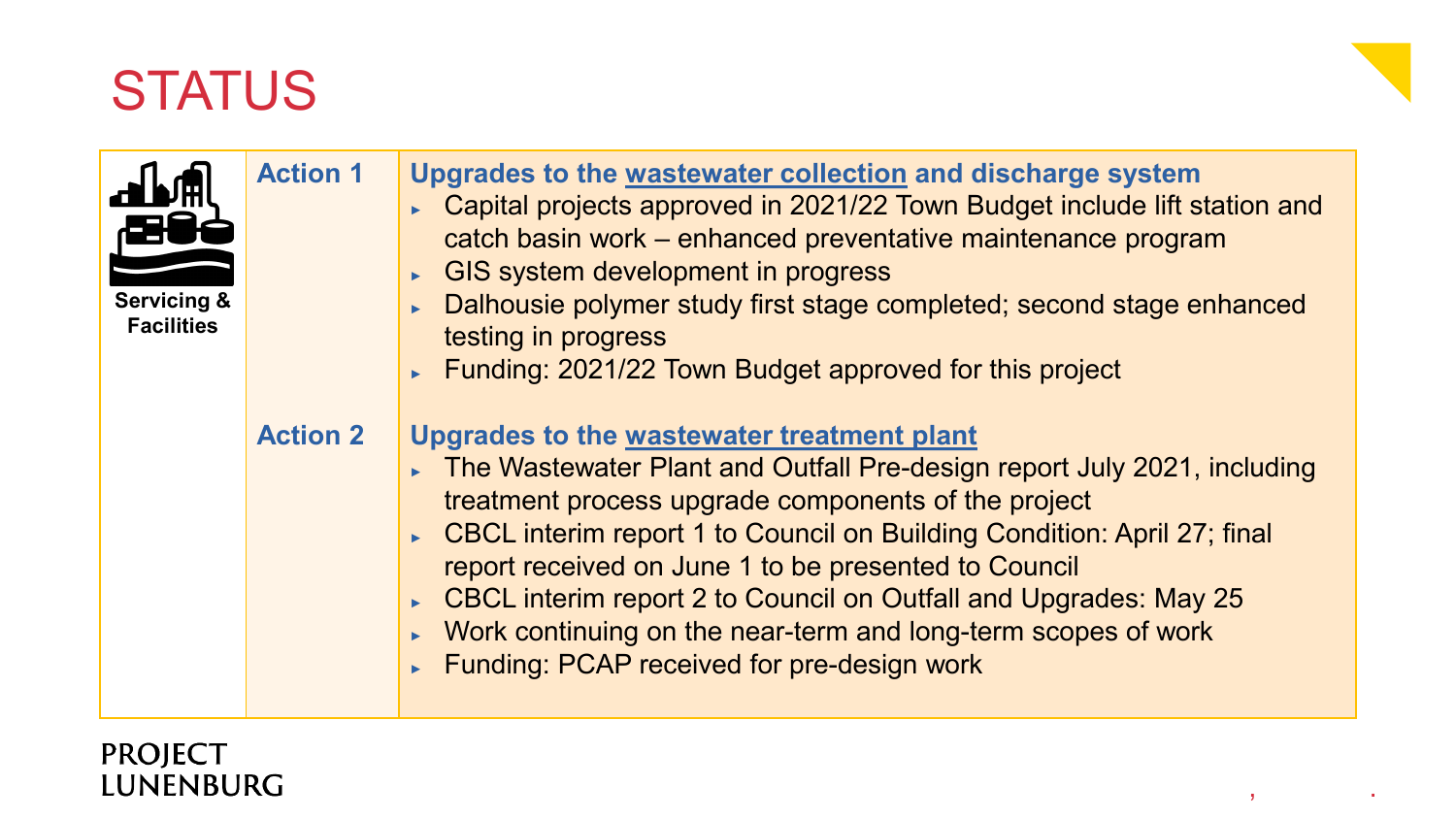| <b>Action 6</b><br>Plan for long-term of all municipal facilities<br>Capital facilities maintenance projects funded in 2021/22 Town Budget<br>include Town Hall, Annex, Arena, Skate Park, and Fire Hall<br><b>Facilities report presented</b><br><b>Servicing &amp;</b><br>Municipal properties future use analysis in progress<br>$\blacktriangleright$<br><b>Facilities</b><br>Water meter study in progress<br>$\blacktriangleright$<br><b>Management of Town leases</b><br>See Culture & Recreation Action 32 re regional arts and recreation<br><b>facilities</b><br>Funding: incorporated within the 2021/22 Operating Budget approval |  |
|-----------------------------------------------------------------------------------------------------------------------------------------------------------------------------------------------------------------------------------------------------------------------------------------------------------------------------------------------------------------------------------------------------------------------------------------------------------------------------------------------------------------------------------------------------------------------------------------------------------------------------------------------|--|
|-----------------------------------------------------------------------------------------------------------------------------------------------------------------------------------------------------------------------------------------------------------------------------------------------------------------------------------------------------------------------------------------------------------------------------------------------------------------------------------------------------------------------------------------------------------------------------------------------------------------------------------------------|--|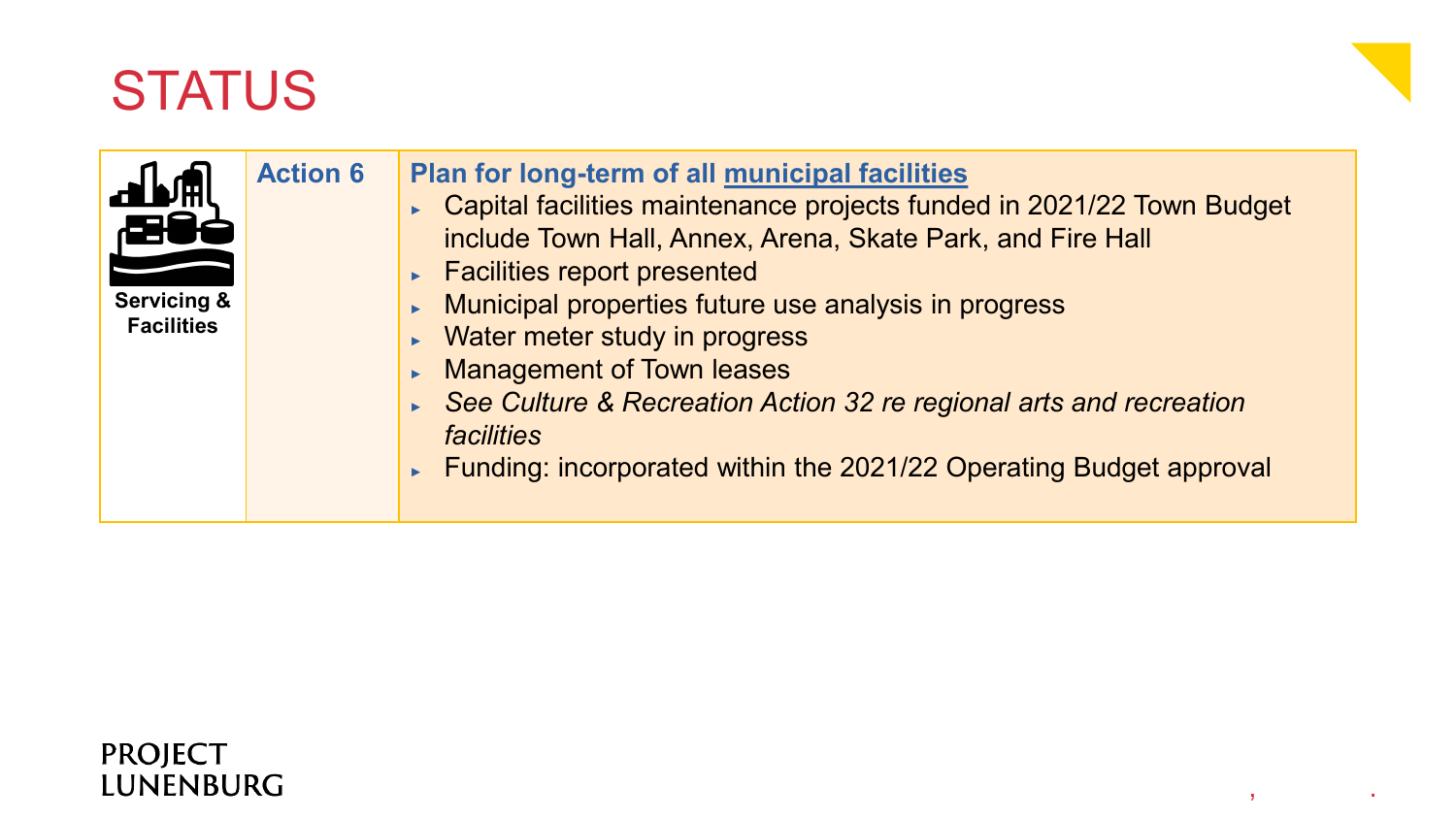

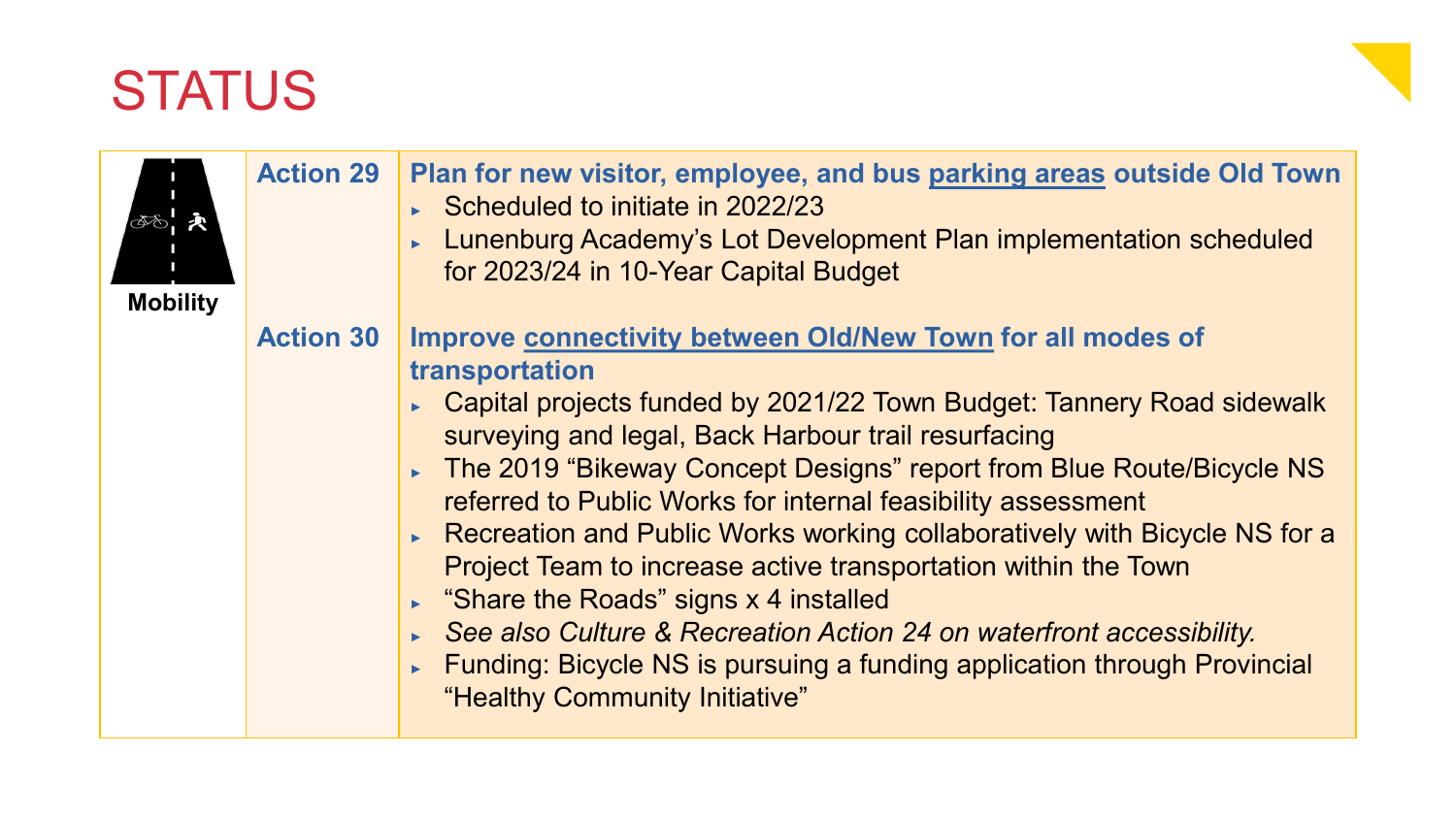| <b>Economic</b><br>Develop-<br>ment | <b>Action 4</b> | Enhance relationships with surrounding communities and<br>municipalities<br>► New joint services: Fire Inspection; IT services; Accessibility Coordinator;<br>and Parking enforcement<br>▶ Ongoing joint services: Building Inspection coordination expansion;<br><b>REMO; Fire Protection mutual aid; Solid Waste Management</b><br>Lunenburg County Mayors and Warden discussion forum<br>Lunenburg County CAOs projects<br><b>Lunenburg/Queens Recreation Directors/Coordinators Association</b><br>Lunenburg university/college student bursary funding<br>Funding: ACOA and Provincial funding inquiries made but no applicable |
|-------------------------------------|-----------------|--------------------------------------------------------------------------------------------------------------------------------------------------------------------------------------------------------------------------------------------------------------------------------------------------------------------------------------------------------------------------------------------------------------------------------------------------------------------------------------------------------------------------------------------------------------------------------------------------------------------------------------|
|                                     |                 | streams available                                                                                                                                                                                                                                                                                                                                                                                                                                                                                                                                                                                                                    |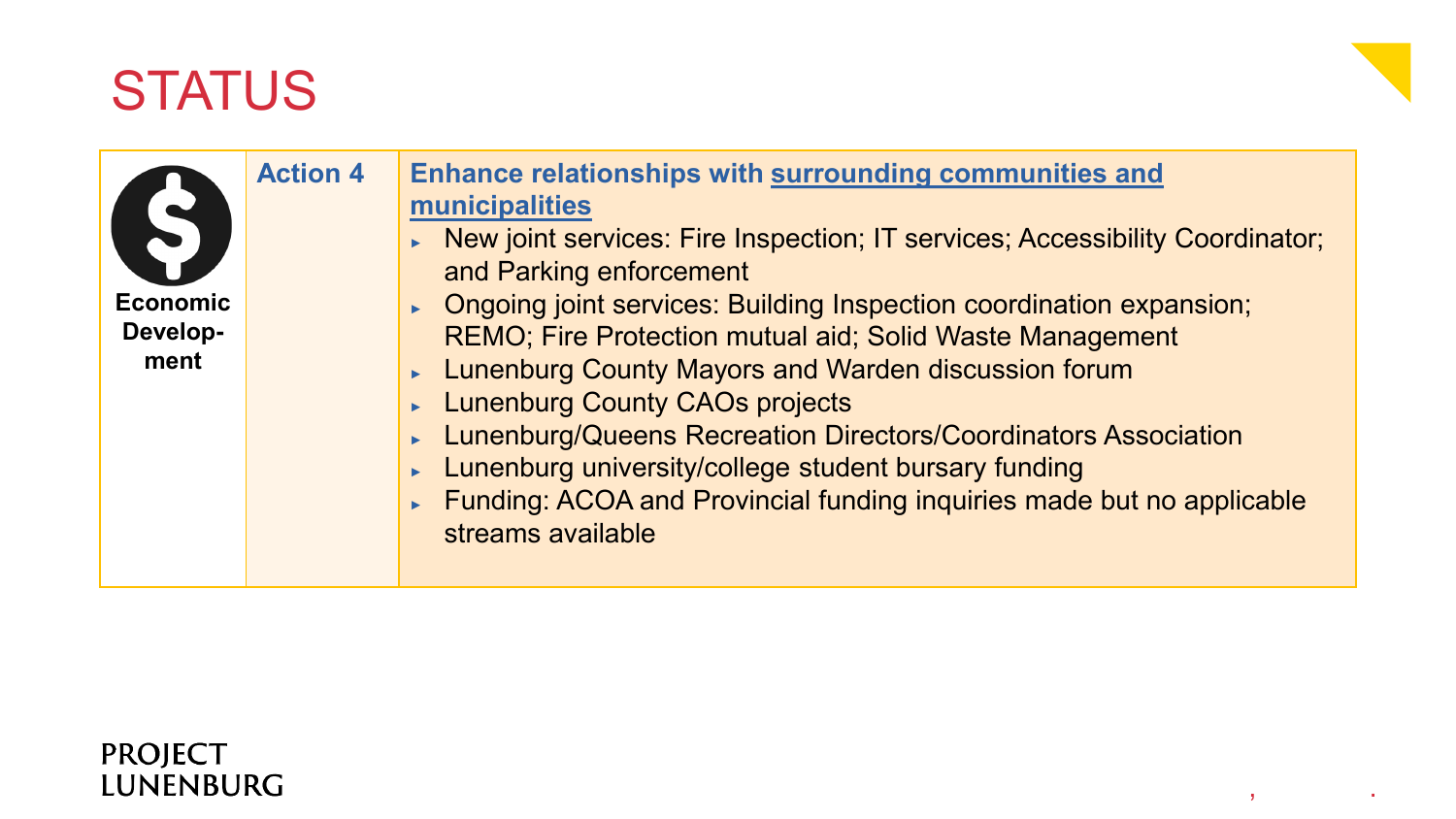| <b>Economic</b><br>Develop-<br>ment | <b>Action 23</b> | Establish a staff position that can support economic development<br><b>initiatives</b><br>► 2021/22 Town Budget provided for a FT Economic Development and<br>Funding Manager – budget approved and advertised for<br>Funding: ACOA and Provincial funding inquiries made but no applicable<br>streams available           |
|-------------------------------------|------------------|----------------------------------------------------------------------------------------------------------------------------------------------------------------------------------------------------------------------------------------------------------------------------------------------------------------------------|
|                                     | <b>Action 26</b> | Create an inventory of economic information<br>► Lunenburg data from defunct South Shore REN secured from MODC<br>This will be a priority for the new Economic Development Manager, with<br>support from Planning Technician<br>Funding: ACOA and Provincial funding inquiries made but no applicable<br>streams available |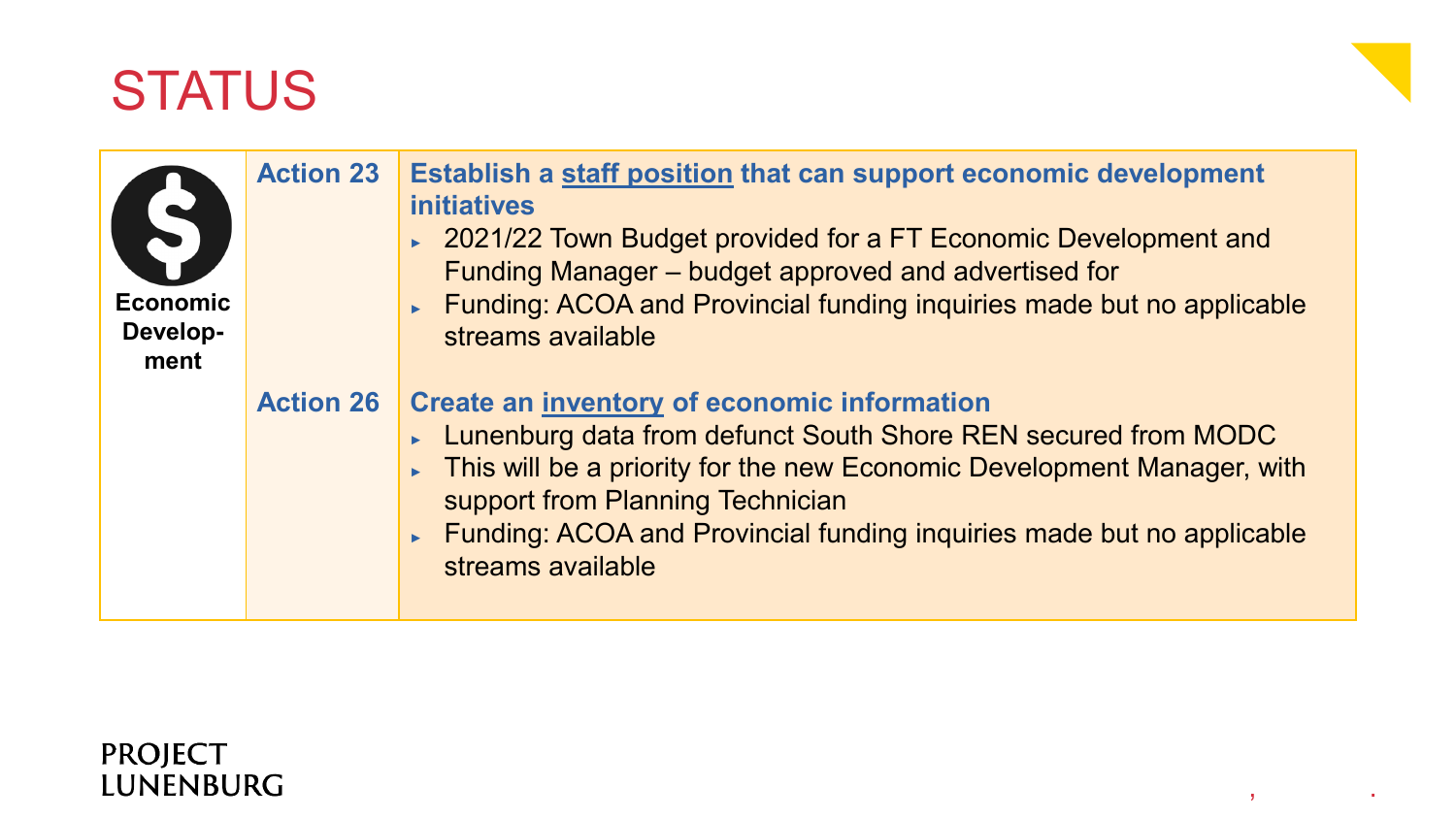| <b>Heritage</b> | <b>Action 22</b> | Policy to encourage accessibility and provide heritage design guidance<br>► Lunenburg County Joint Accessibility Plan approved by all units; the<br>Town's Accessibility Operational Plan to be facilitated by shared<br><b>Accessibility Coordinator</b><br>► Heritage design guidelines are included in HCD Plan and Bylaw, in<br>development with consultants<br>► Funding: Provincial inquiries for accessibility funding being coordinated by<br><b>MODC</b> on behalf of Lunenburg County municipal units |
|-----------------|------------------|-----------------------------------------------------------------------------------------------------------------------------------------------------------------------------------------------------------------------------------------------------------------------------------------------------------------------------------------------------------------------------------------------------------------------------------------------------------------------------------------------------------------|
|                 | <b>Action 31</b> | Accommodate new additions to heritage structures e.g. solar panels<br>Included in new HCD Plan and Bylaw, in development with consultants                                                                                                                                                                                                                                                                                                                                                                       |
|                 | <b>Action 35</b> | Ensure infill/new development is visually compatible/subordinate/<br>distinguishable<br>Included in new HCD Plan and Bylaw, in development with consultants                                                                                                                                                                                                                                                                                                                                                     |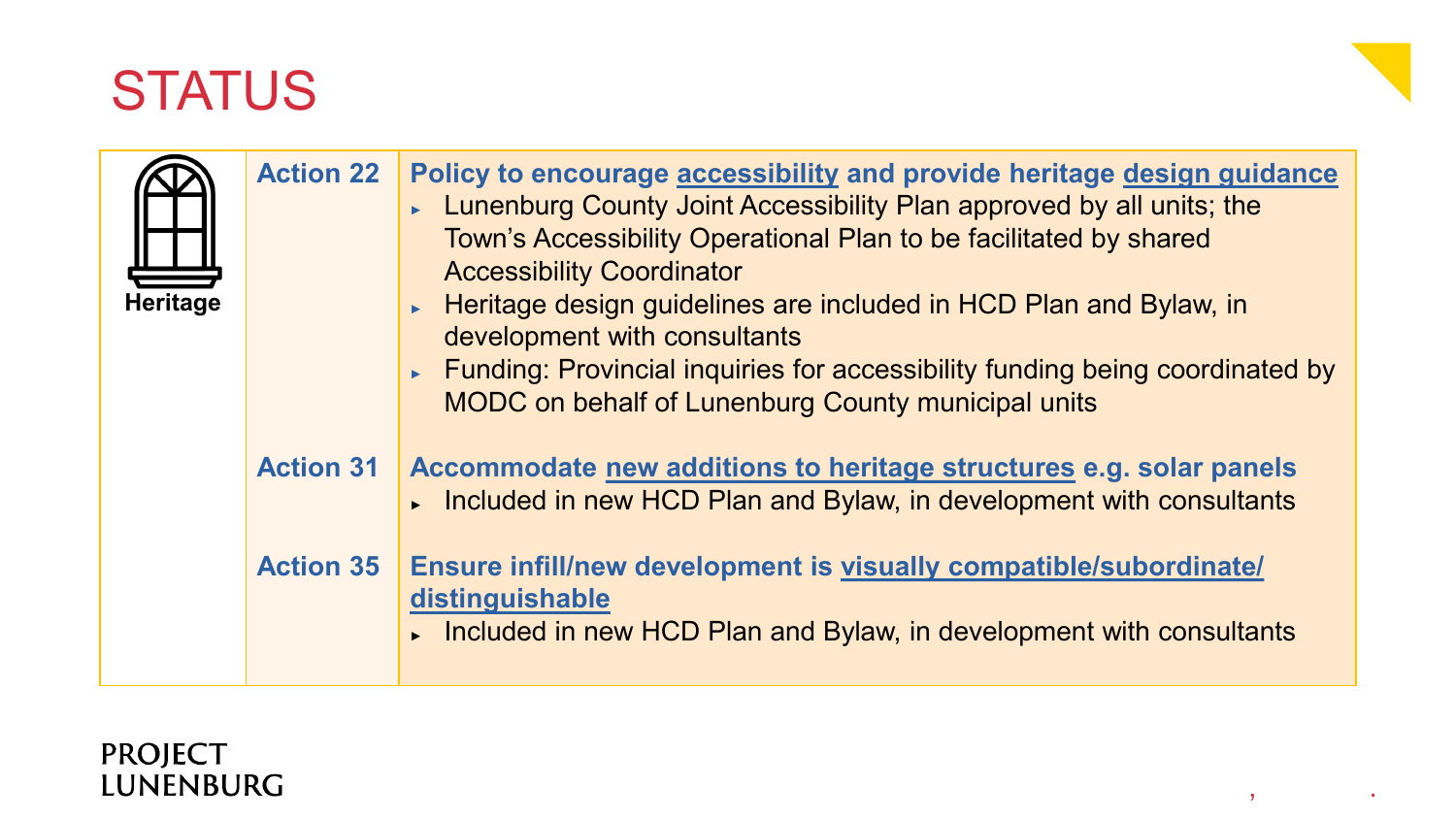



|               | <b>Action 16</b> | Improve accessibility throughout the town<br>► Lunenburg County Joint Accessibility Plan approved by all units; the<br>Town's Accessibility Operational Plan to be facilitated by shared |
|---------------|------------------|------------------------------------------------------------------------------------------------------------------------------------------------------------------------------------------|
|               |                  | <b>Accessibility Coordinator</b>                                                                                                                                                         |
| <b>Urban</b>  |                  | ► Capital projects in 2021/22 Town Budget include: re-gravelling of Back                                                                                                                 |
| <b>Design</b> |                  | Harbour Trail; and Skate Park accessible entrance and surface upgrades<br>► Lunenburg Arena and Community Centre accessibility audits scheduled<br>for Fall 2021                         |
|               |                  | ► RFQ to be drafted for development of accessible sidewalk standards and<br>guidelines                                                                                                   |
|               |                  | Funding: Provincial and private funding applications; and Lunenburg/<br>Queens Recreation Association grant for Community Centre accessibility<br>audit                                  |

#### **PROJECT** LUNENBURG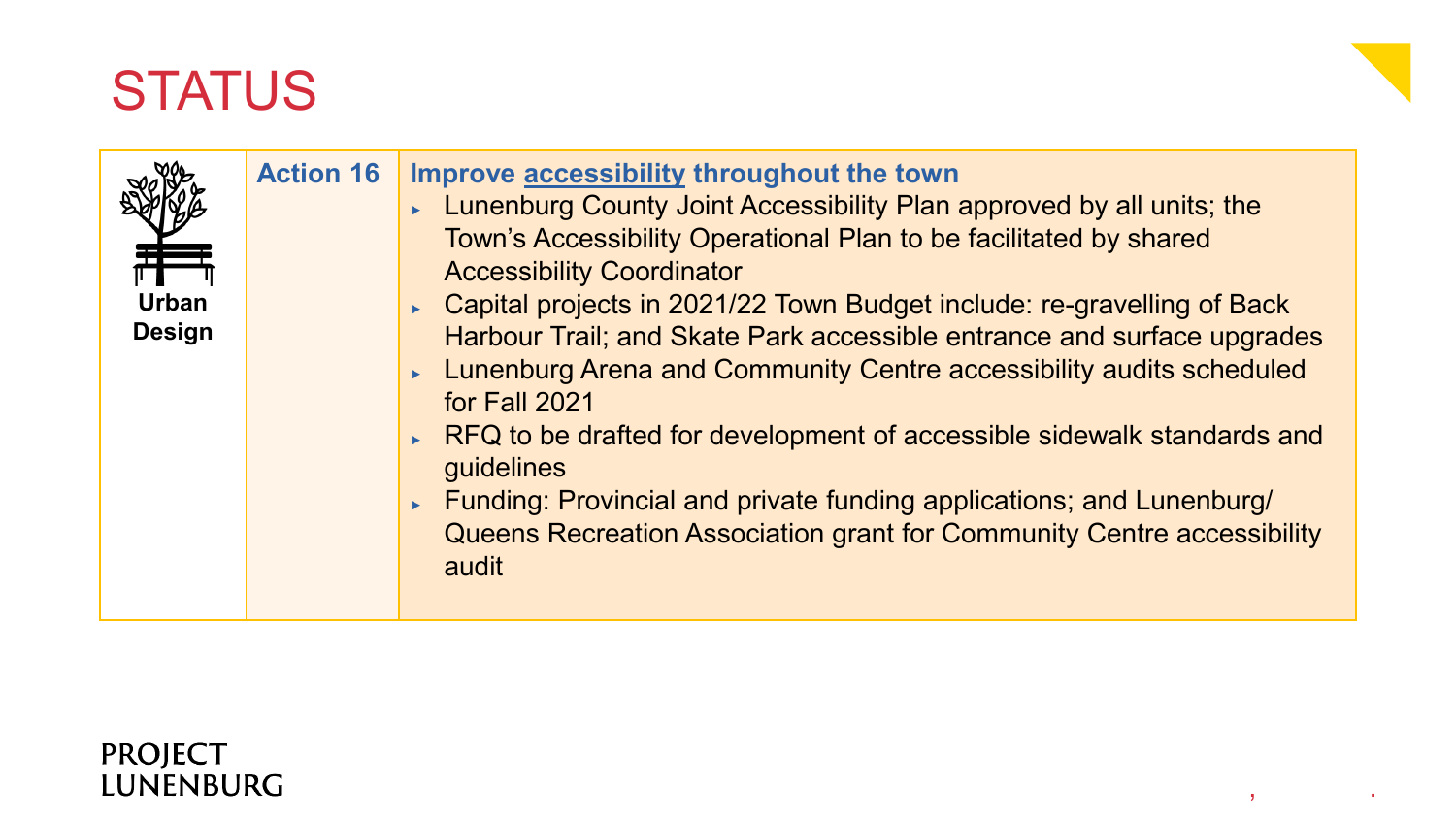

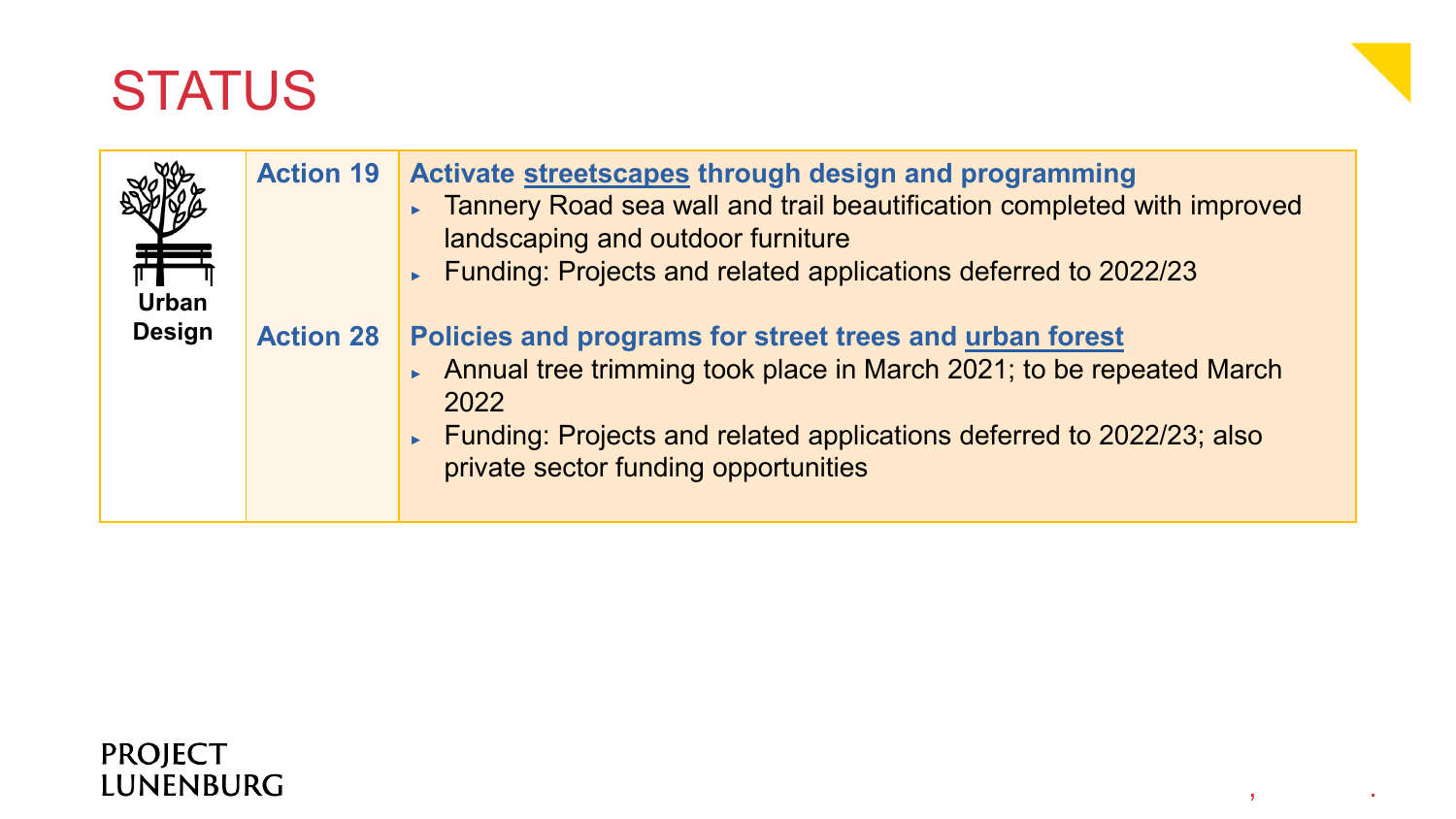| <b>Environment</b><br>& Sustain-<br>ability | <b>Action 5</b>  | Partnerships to encourage energy efficient retrofits<br>RFP to be drafted for study on opportunities, risks, partners, funding, and<br>implementation - targeted for Fall 2021<br>Recreation LED interior light upgrades and temperature controls to be<br><i>installed</i><br>Funding: Federal Infrastructure Retrofit and Efficiency NS sources being<br>investigated as possible sources of funding |
|---------------------------------------------|------------------|--------------------------------------------------------------------------------------------------------------------------------------------------------------------------------------------------------------------------------------------------------------------------------------------------------------------------------------------------------------------------------------------------------|
|                                             | <b>Action 15</b> | Ongoing community learning/dialogue about sea level rise and climate<br>change<br>Scheduled to begin 2023<br>Modeling tool developed for Flood Study available online                                                                                                                                                                                                                                  |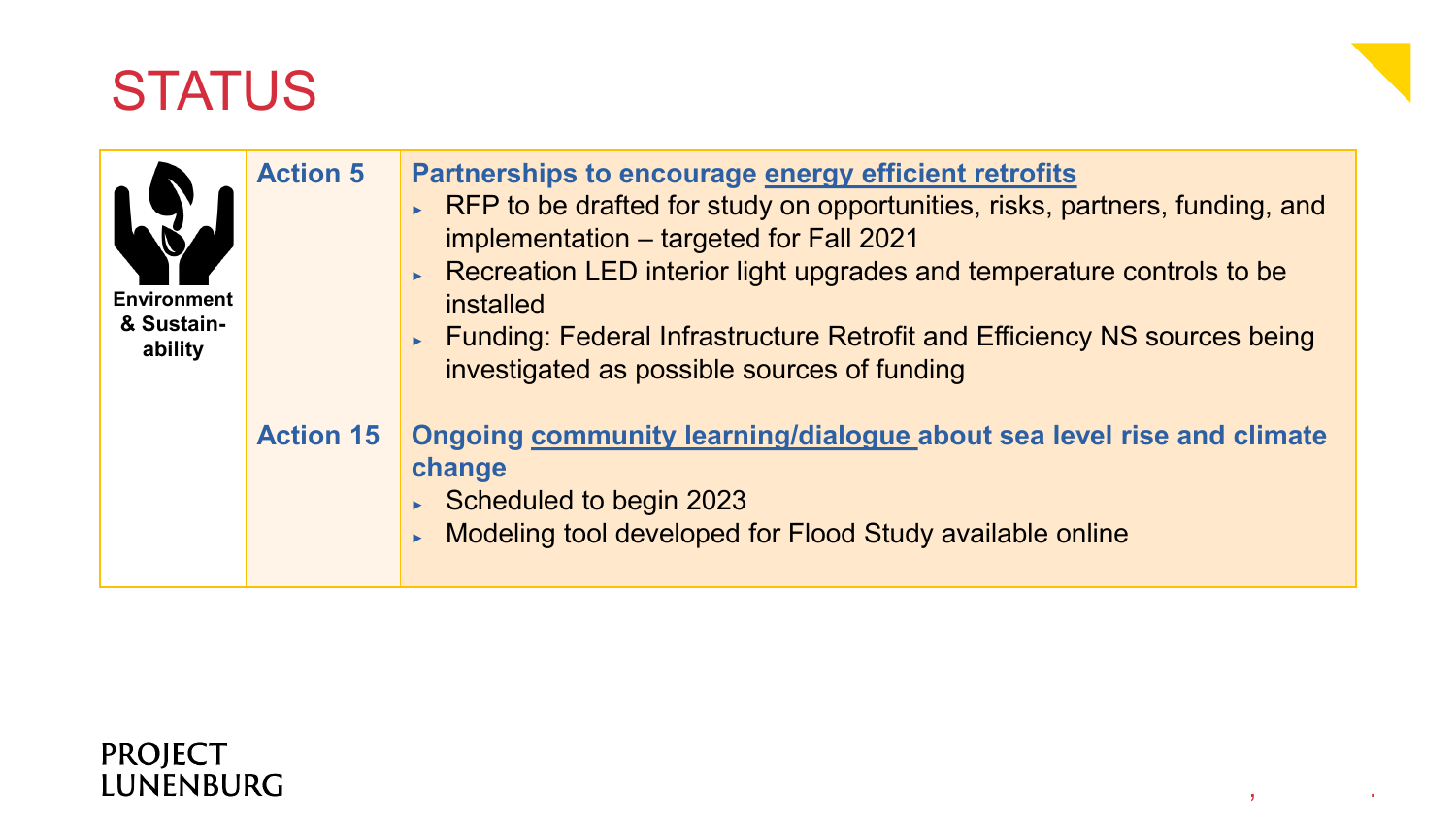| <b>Environment</b><br>& Sustain-<br>ability | <b>Action 21</b> | Regulate buildings near the shoreline as part of sea level rise<br>adaptation<br>• Control of building location/migration measures are part of Planning<br>documents currently under review<br>▶ Provincial Coastal Protection Act regulations are not yet in place;<br>amendments to Planning documents may be required<br>GIS layer in TownSuite to be handled by new Planning Technician<br>Funding: Town budget 2021/22 additional staff monies approved |
|---------------------------------------------|------------------|--------------------------------------------------------------------------------------------------------------------------------------------------------------------------------------------------------------------------------------------------------------------------------------------------------------------------------------------------------------------------------------------------------------------------------------------------------------|
|                                             | <b>Action 27</b> | Policies for wind and solar energy at multiple scales<br>► Wind and solar infrastructure consideration included in Planning and<br>Heritage documents, in development with consultant                                                                                                                                                                                                                                                                        |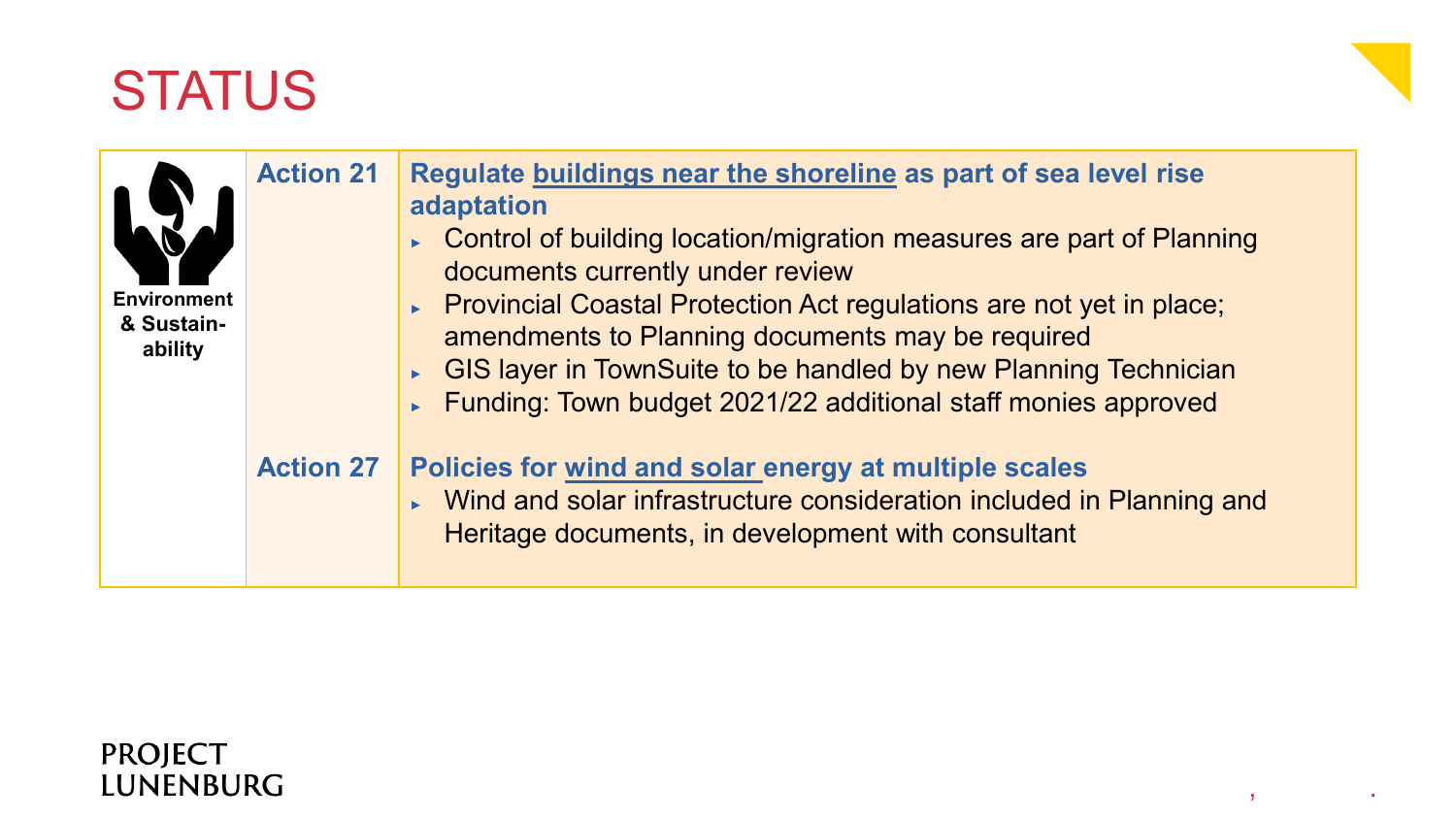

| <b>Culture &amp;</b><br><b>Recreation</b> | <b>Action 11</b> | <b>Foster inclusivity in programming and leadership</b><br>► Referred to Action #18 (Anti-Racism Special Committee)<br>Continue to host annual special events in collaboration with diverse<br>stakeholders such as the Pride, Mi'kmaq Grand Council, Transgender,<br>and Pan-African flag raisings<br>Continue Seniors' Fitness and COVID-19 adaptations<br>$\triangleright$ Cricket pitch development<br>Funding: Youth Employment Experience funding for a summer student to<br>assist in recreation and active transportation planning initiatives |
|-------------------------------------------|------------------|--------------------------------------------------------------------------------------------------------------------------------------------------------------------------------------------------------------------------------------------------------------------------------------------------------------------------------------------------------------------------------------------------------------------------------------------------------------------------------------------------------------------------------------------------------|
|                                           | <b>Action 12</b> | Build relationships with BIPOC residents and organizations in the area<br>▶ Referred to Action #18 (Anti-Racism Special Committee)<br>Funding: increased Town Budget 2021/22 in support of the Committee's<br>work                                                                                                                                                                                                                                                                                                                                     |

## PROJECT<br>LUNENBURG

uture, Together.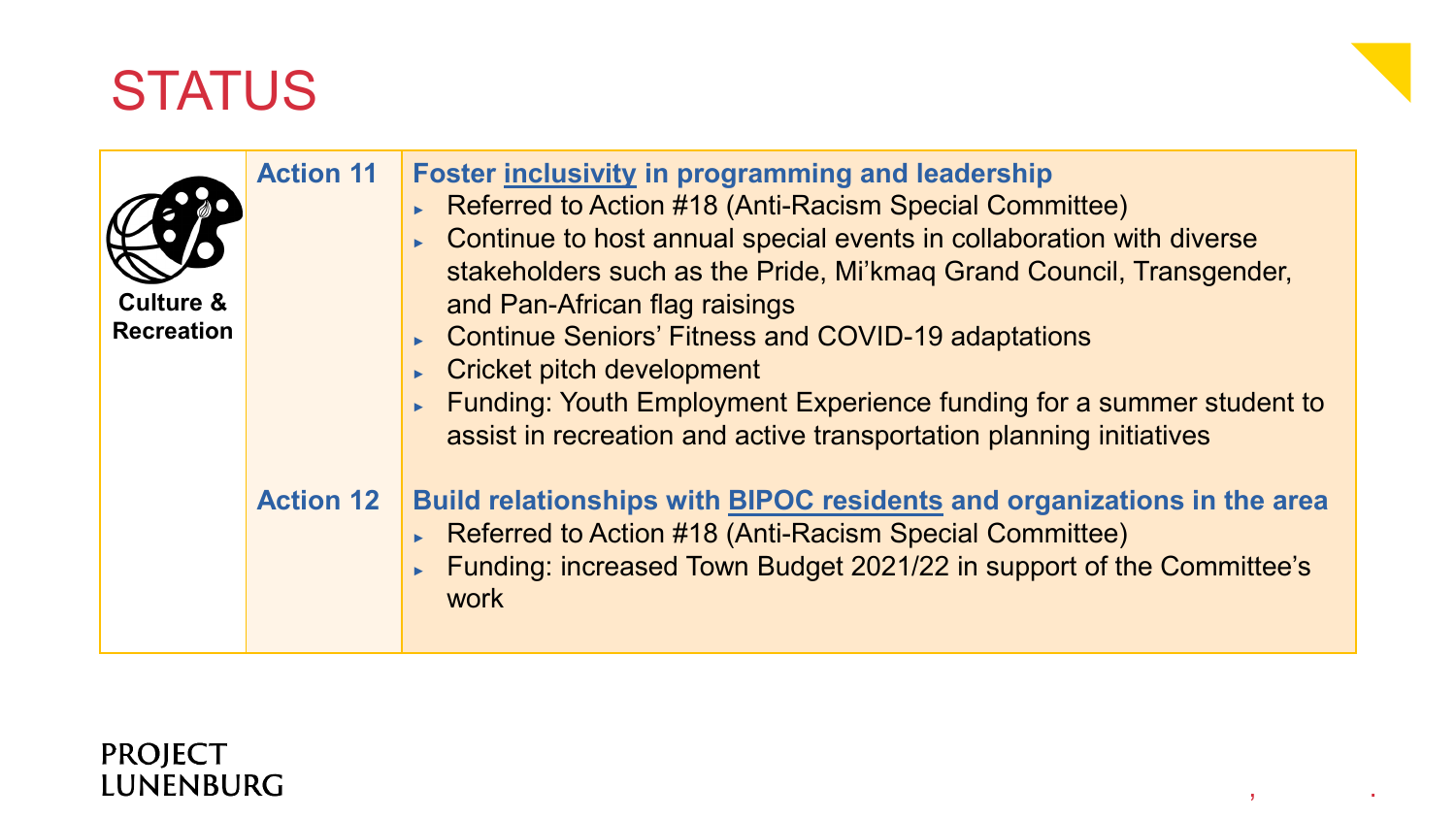| <b>Culture &amp;</b><br><b>Recreation</b> | <b>Action 18</b> | Special committee to promote anti-racism and decolonization<br>Anti-Racism Special Committee began its work in February 2021 to<br>develop a Municipal Action Plan Against Racism and Discrimination<br>Engaged expert equity, diversity and inclusivity facilitator to assist in<br>developing an action plan<br>Funding: increased Town Budget 2021/22 in support of the Committee's<br>work                                                                                                                            |
|-------------------------------------------|------------------|---------------------------------------------------------------------------------------------------------------------------------------------------------------------------------------------------------------------------------------------------------------------------------------------------------------------------------------------------------------------------------------------------------------------------------------------------------------------------------------------------------------------------|
|                                           | <b>Action 24</b> | <b>Facilitate partnerships and opportunities to increase waterfront access</b><br>► Action #30 (Connectivity between Old/New Town) to be completed first;<br>partnership will be needed with Develop NS as the majority landowner<br>► 2021/22 Capital projects furthering this goal include: Tannery Road<br>seawall beautification project completion, Back Harbour Trail re-surfacing<br>Funding: initial inquiries made of ACOA for potential support of a women's<br>memorial and related working waterfront profile |

#### PROJECT LUNENBURG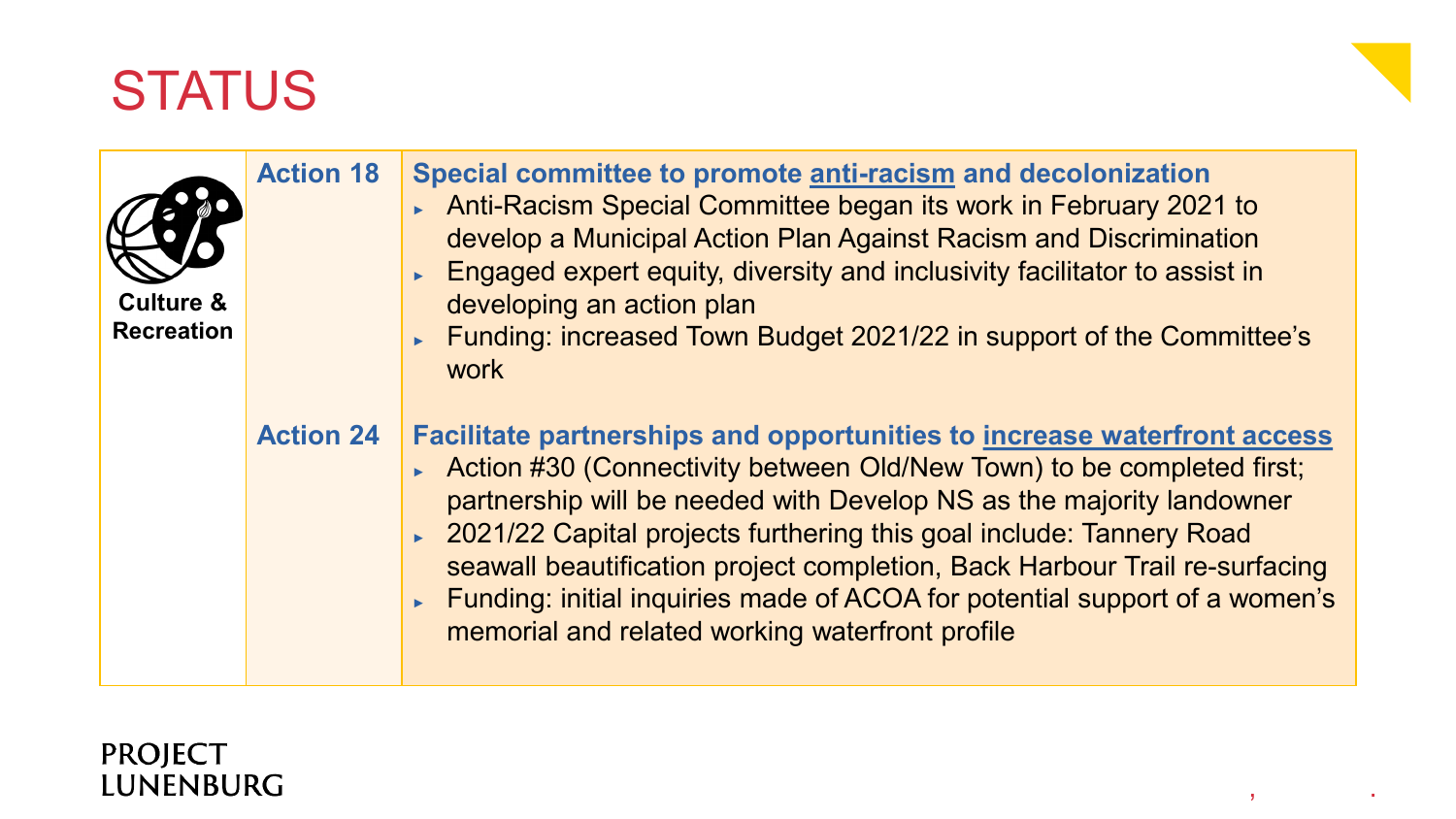

| <b>Culture &amp;</b><br><b>Recreation</b> | <b>Action 32</b> | Assess regional arts and recreation facility needs and develop an<br>integrated strategy<br>Action #6 (Long-term facilities plan) to be completed first; regional<br>cooperation will be needed for a joint asset map<br><b>Local arts facility discussions</b><br>Lunenburg Cultural Collective's "Cultural Action Plan" to be evaluated by<br>Town staff in upcoming quarter |
|-------------------------------------------|------------------|--------------------------------------------------------------------------------------------------------------------------------------------------------------------------------------------------------------------------------------------------------------------------------------------------------------------------------------------------------------------------------|
|-------------------------------------------|------------------|--------------------------------------------------------------------------------------------------------------------------------------------------------------------------------------------------------------------------------------------------------------------------------------------------------------------------------------------------------------------------------|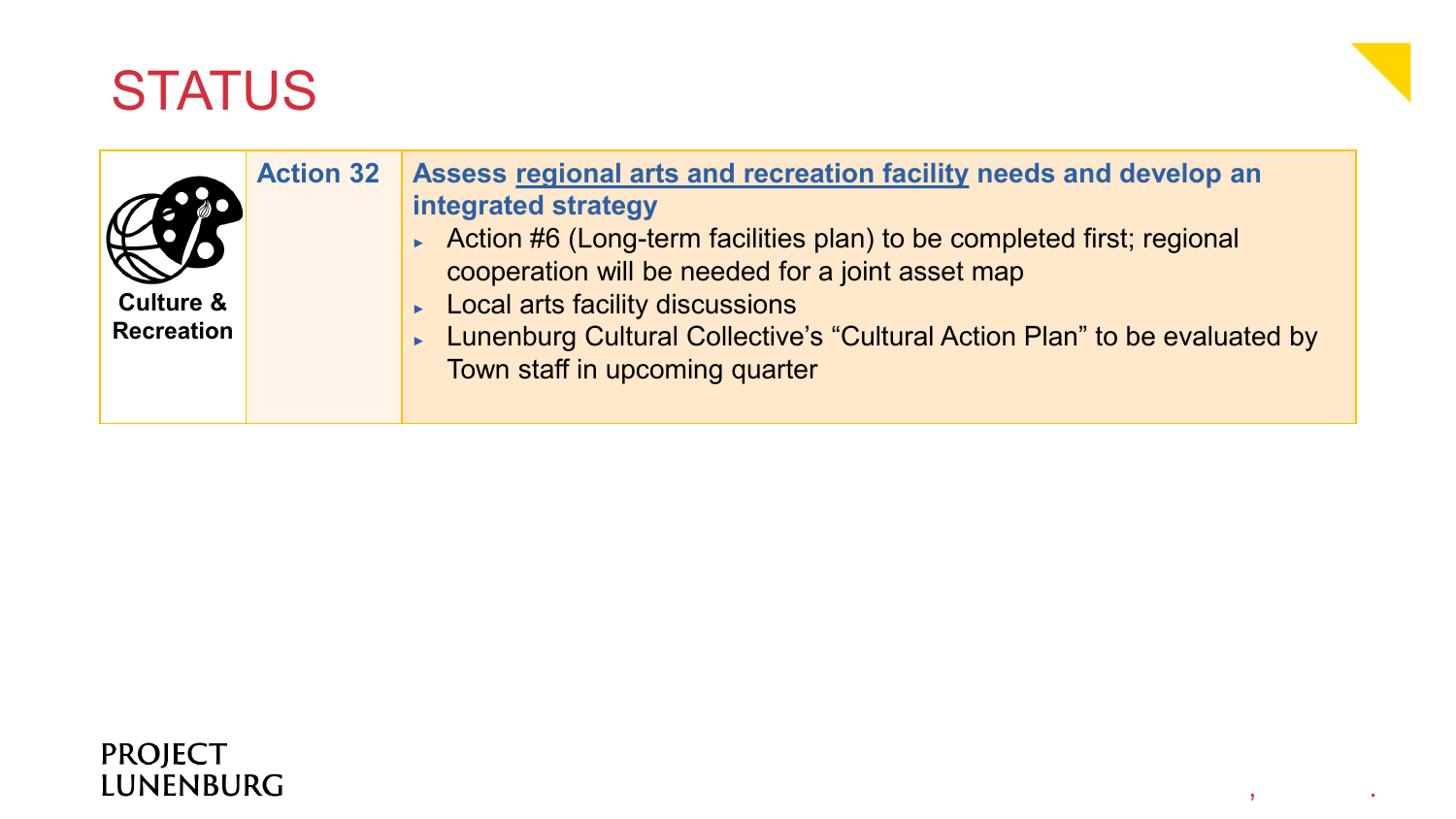

| Governance | <b>Action 3</b> | Reform municipal committees to build a culture of inclusion<br>► Referred to Action #18 (Anti-Racism Special Committee)<br>► Calls for Town Committee volunteers included a diversity statement; and<br>further equity and diversity initiatives under discussion<br>Funding: Town budget 2021/22 additional Committee project monies<br>approved                                                                                                                                                                                                                                                                                 |
|------------|-----------------|-----------------------------------------------------------------------------------------------------------------------------------------------------------------------------------------------------------------------------------------------------------------------------------------------------------------------------------------------------------------------------------------------------------------------------------------------------------------------------------------------------------------------------------------------------------------------------------------------------------------------------------|
|            | <b>Action 7</b> | Deepen work with local/regional partners in the provision of shared<br><b>services</b><br>• Ongoing local/regional shared services discussions with neighbouring<br>municipalities<br>▶ 2021/22 additions include Accessibility, IT services, Fire and Building<br>inspection, and Parking enforcement<br>Mayors and Warden meetings to discuss opportunities<br>• CAOs meetings to discuss HR, diversity and inclusion, procurement, risk<br>management, and safety opportunities<br>Funding: DMA funding application for joint IT services project was<br>unsuccessful; and 2021/22 Town budget supports various joint projects |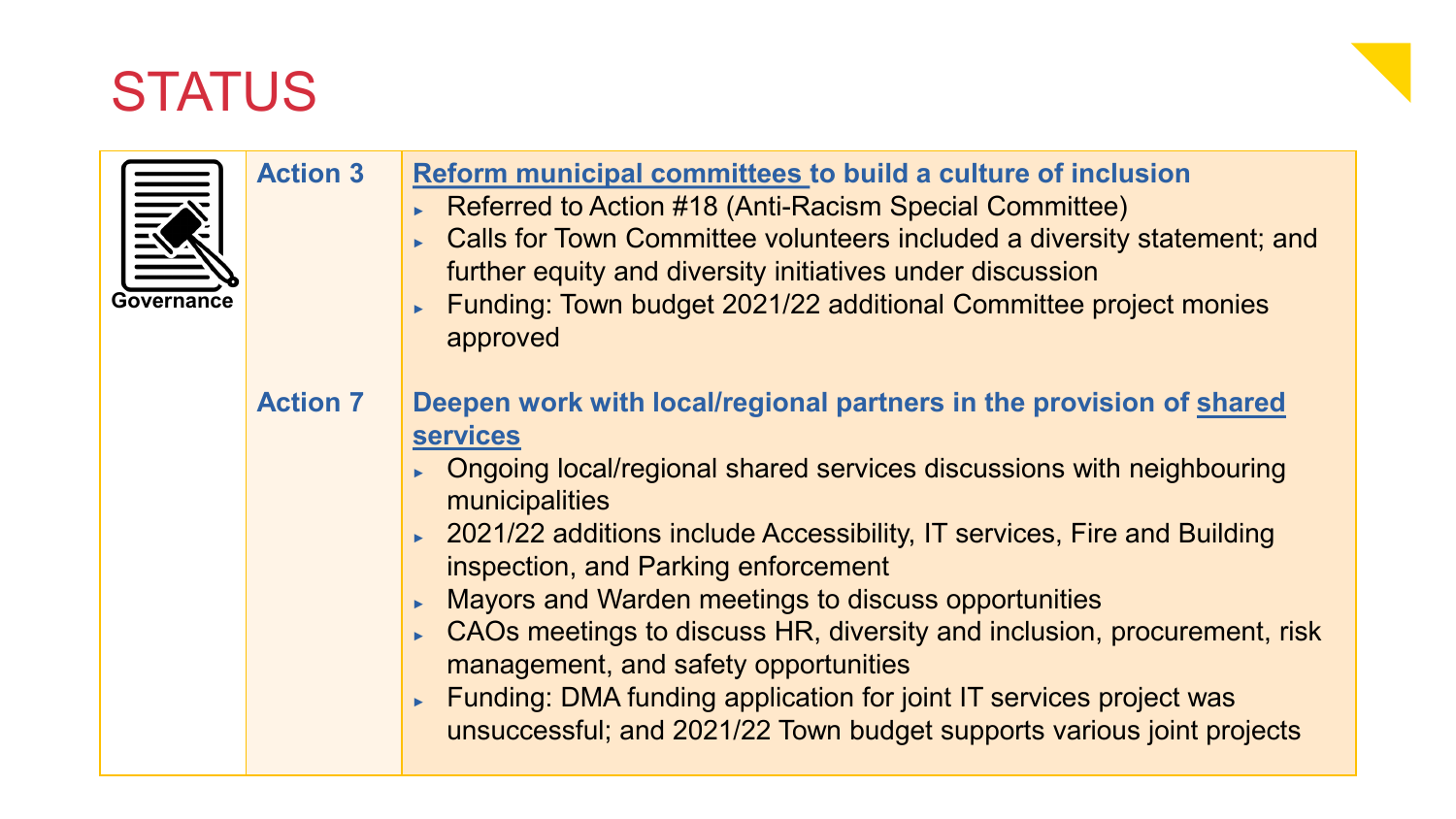| Governance | <b>Action 9</b>  | Undertake an organizational review that will identify changes required<br>for implementation of CCP<br>RFP research and preparation in progress to select a consultant<br>Funding: 2021/22 Town Budget approved for this project and an<br>associated Bylaw and Policy review with potential Provincial assistance.<br>ACOA inquiry unsuccessful; and will seek Provincial funding |  |
|------------|------------------|------------------------------------------------------------------------------------------------------------------------------------------------------------------------------------------------------------------------------------------------------------------------------------------------------------------------------------------------------------------------------------|--|
|            | <b>Action 14</b> | Expand communication plan to include a public participation strategy<br>► Public Participation Strategy development to begin in next quarter<br>(internal)                                                                                                                                                                                                                         |  |
|            | <b>Action 34</b> | Identify performance indicators/measurements to evaluate activities of<br>the Town<br>RFP research and preparation in progress to select a consultant<br>Funding: 2021/22 Town Budget approved to start Bylaw and Policy review.<br>ACOA inquiry unsuccessful; and will seek Provincial funding                                                                                    |  |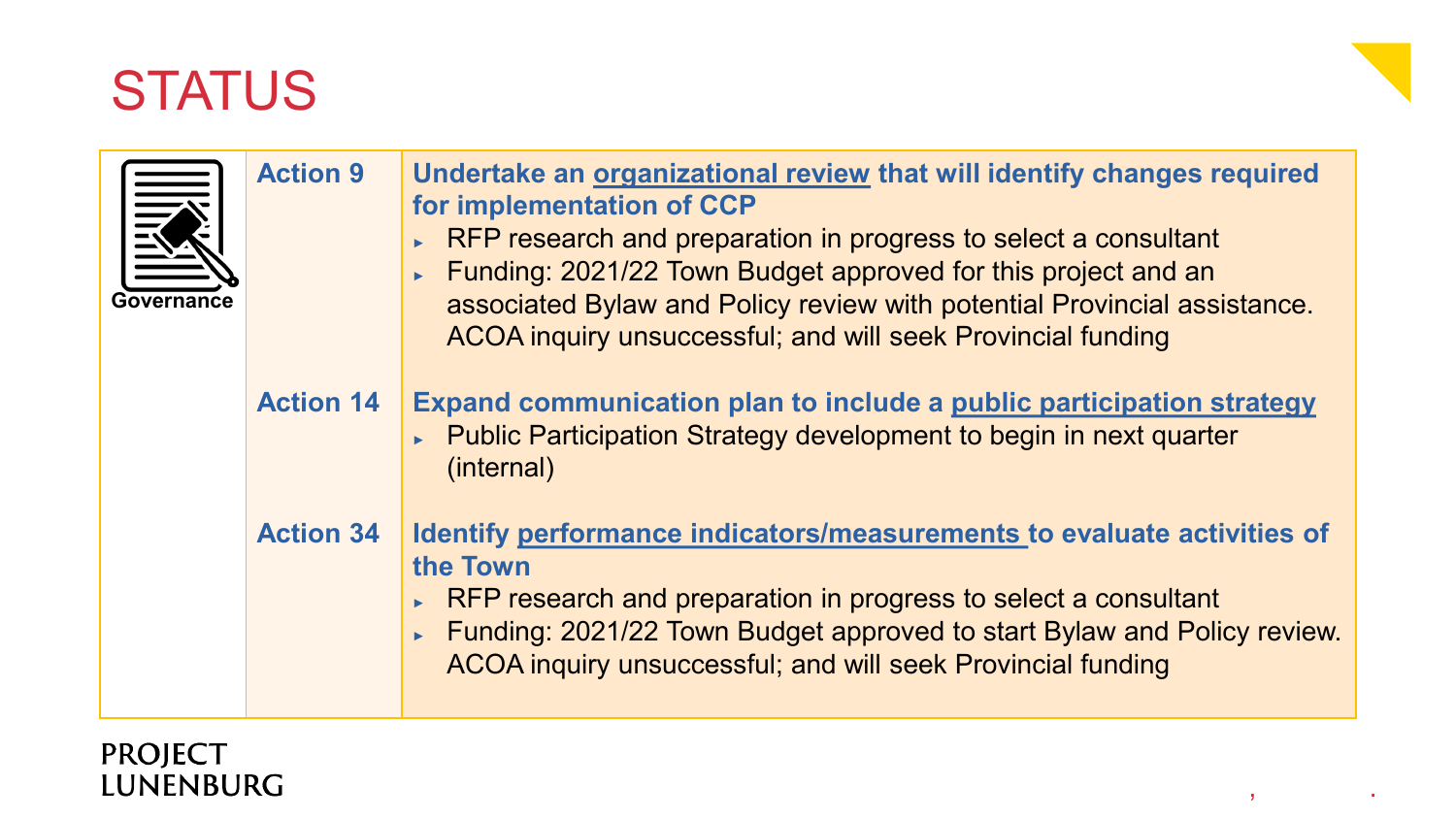## NEXT STEPS

- ► Upcoming Quarterly Reports :
	- 3. Q2 2021/22 Council Meeting of September 28, 2021
	- 4. Q3 2021/22 Council Meeting of December 14, 2021 or January 11, 2022
	- 5. Q4 2021/22 Council Meeting of March 22, 2022